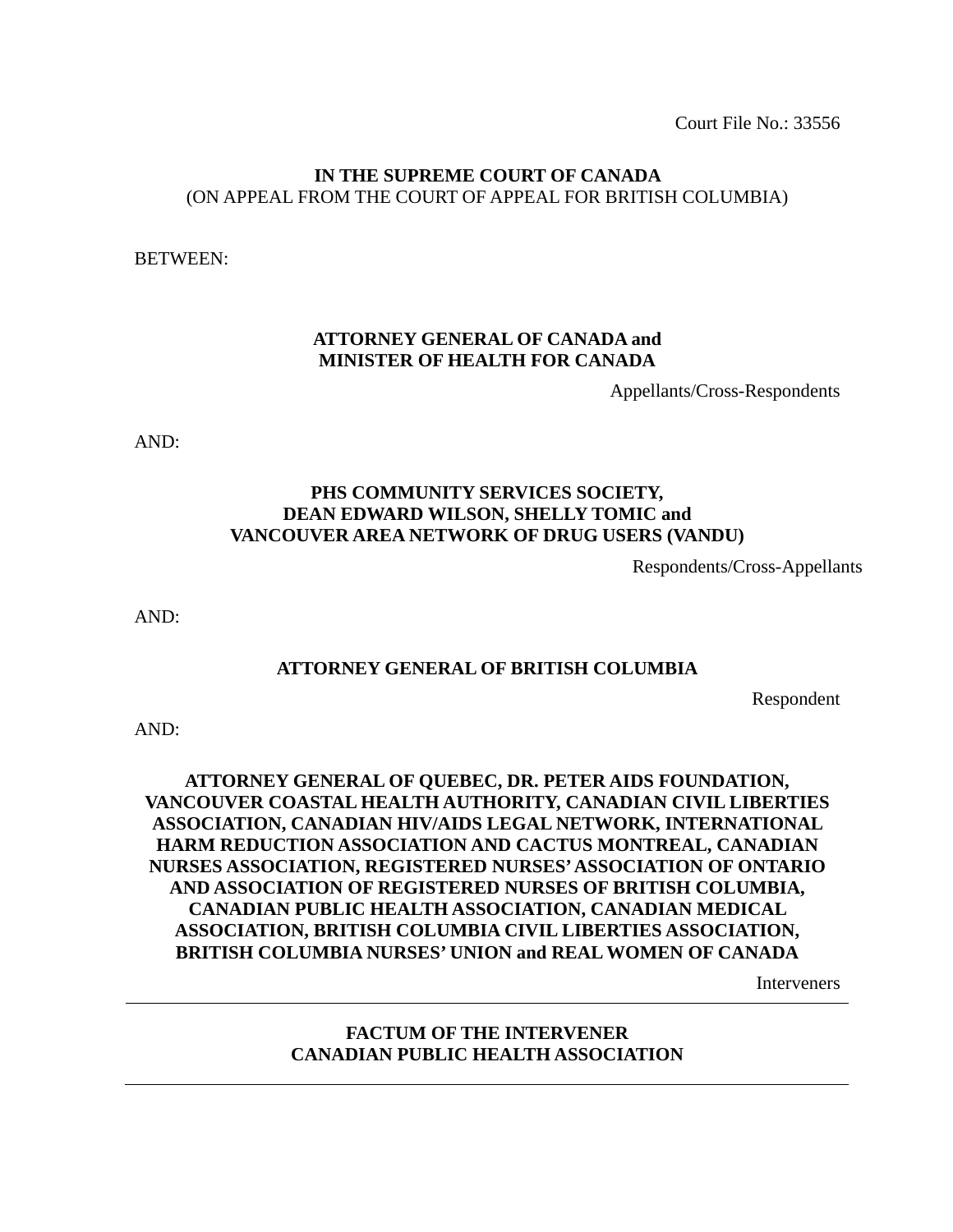## **Stockwoods LLP Barristers**

Royal Trust Tower 77 King Street West Suite 4130, P.O. Box 140 Toronto-Dominion Centre Toronto ON M5K 1H1

**Owen M. Rees** LSUC#: 47910J owenr@stockwoods.ca Tel: 416-593-2494 Fax: 416-593-9345

Counsel for the Intervener, Canadian Public Health Association

## **TO:**

Roger Bilodeau, Q.C. **REGISTRAR** SUPREME COURT OF CANADA

#### **AND TO:**

#### **Deputy Attorney General of Canada**

Department of Justice Bank of Canada Building, East Tower 1161 - 234 Wellington Street Ottawa ON K1A 0H8

#### **Robert J. Frater**

robert.frater@justice.gc.ca Tel: 613-957-4763 Fax: 613-954-1920

Counsel for the Appellant/Respondent on Cross-Appeal, the Attorney General of Canada and the Minister of Health for Canada

**Public Prosecution Service of Canada** Robson Court

**Nelligan O'Brien Payne LLP** Suite 1500 50 O'Connor St. Ottawa ON K1P 6L2

#### **Dougald E. Brown**

Dougald.Brown@nelligan.ca Tel: 613-231-8210 Fax: 613-788-3661

Agent for the Intervener, Canadian Public Health Association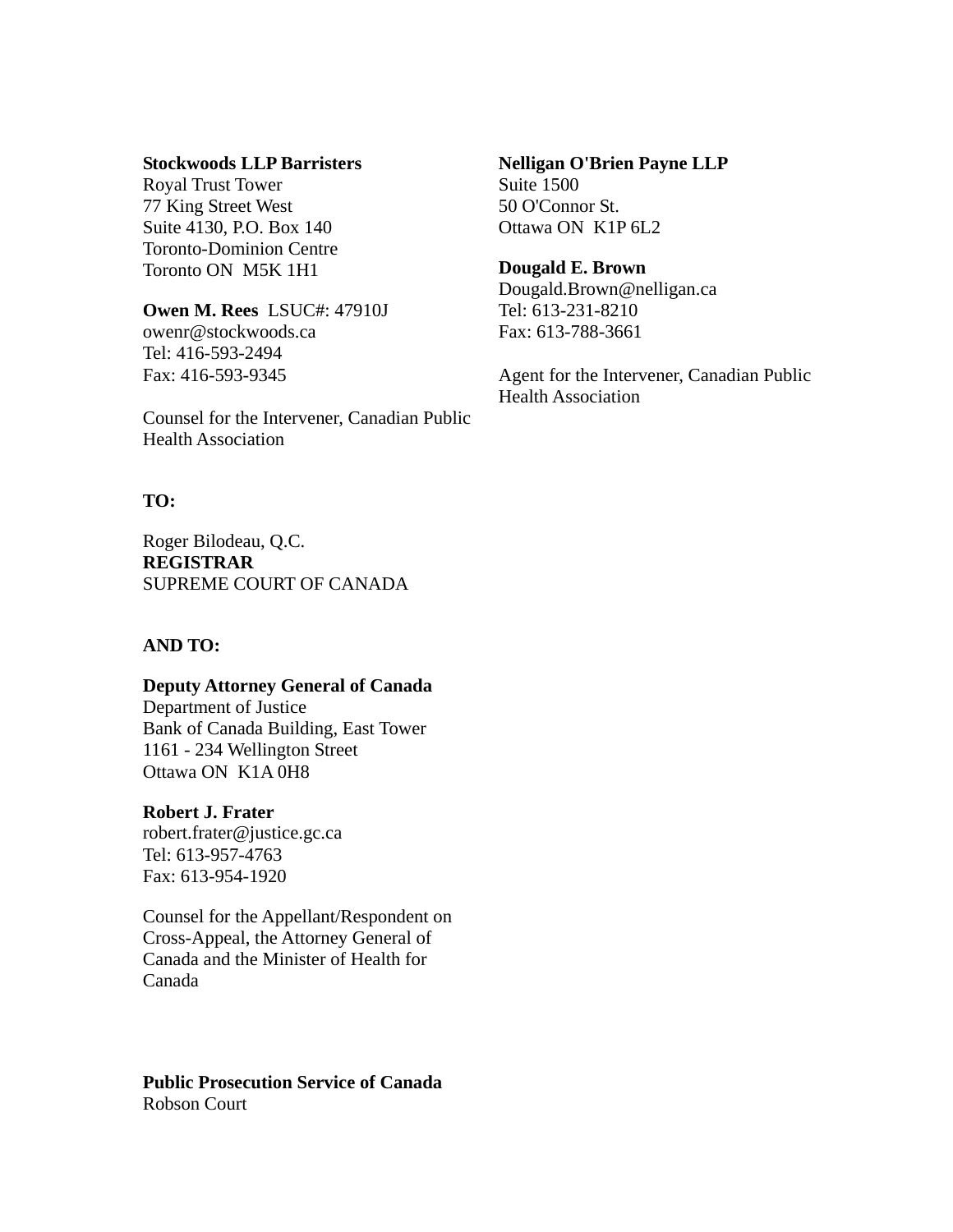900 - 840 Howe Street Vancouver, BC V6Z 2S9

**W. Paul Riley** paul.riley@ppsc-sppc.gc.ca Tel: 604-666-0704 Fax: 604-666-1599

Counsel for the Appellants, Attorney General of Canada and Minister of Health for Canada

**Arvay Finlay** 1350 - 355 Burrard Street Vancouver BC V6C 2G8

# **Joseph J. Arvay, Q.C.**

jarvay@arvayfinlay.com Tel: 604-689-4421 Fax: 604-687-1941

Counsel for the Respondents/Cross-Appellants, PHS Community Services Society, Dean Edward Wilson and Shelly Tomic

#### **Ethos Law Group LLP**

1124 - 470 Granville Street Vancouver BC V6C 1V5

#### **Monique Pongracic-Speier**

monique@ethoslaw.ca Tel: 604-569-3022 Fax: 1-866-591-0597

Counsel for the Respondents, PHS Community Services Society, Dean Wilson and Shelly Tomic

**McMillan LLP** 300 - 50 O'Connor Street Ottawa ON K1P 6L2

#### **Jeffrey W. Beedell**

jeff.beedell@mcmillan.ca Tel: 613-232-7171 Fax: 613-231-3191

Agent for the Respondents/Cross-Appellants, PHS Community Services Society, Dean Edward Wilson and Shelly Tomic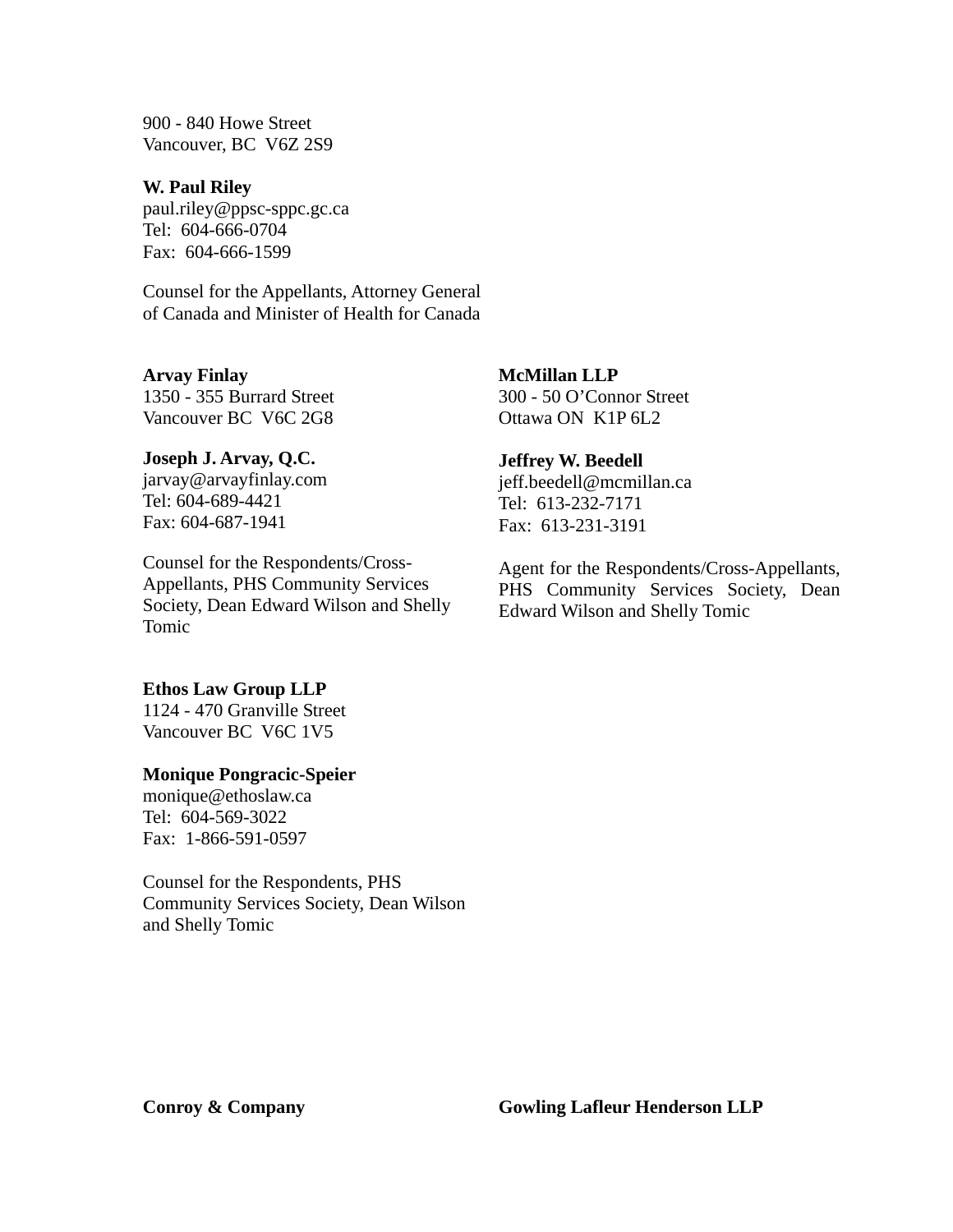2459 Pauline St Abbotsford, British Columbia V2S 3S1

**John W. Conroy, Q.C.** jconroy@johnconroy.com Tel: 604-852-5110 Fax: 604-859-3361

Counsel for the Respondent/Cross-Appellant, Vancouver Area Network of Drug Users (VANDU)

# **Ministry of the Attorney General of British Columbia**

1001 Douglas Street, 6th floor P.O. Box 9280, Stn. Prov. Govt. Victoria BC V8V 1X4

**Craig E. Jones** craig.jones@gov.bc.ca Tel: 250-387-3129 Fax: 250-356-9154

Counsel for the Respondent, Attorney General of British Columbia

## **Procureur général du Québec**

1200 Route de l'Église, 2e étage Ste-Foy QC G1V 4M1

**Hugo Jean** hjean@justice.gouv.qc.ca Tel: 418-643-1477 Fax: 418-644-7030

Counsel for the Intervener, Attorney General of Quebec

2600 - 160 Elgin St P.O. Box 466, Stn "D" Ottawa ON K1P 1C3

## **Henry S. Brown, Q.C.**

henry.brown@gowlings.com Tel: 613-233-1781 Fax: 613-788-3433

Agent for the Respondent/Cross-Appellant, Vancouver Area Network of Drug Users (VANDU)

# **Burke-Robertson**

70 Gloucester Street Ottawa Ontario K2P 0A2

## **Robert E. Houston Q.C.**

rhouston@burkerobertson.com Tel: 613-566-2058 Fax: 613-235-4430

Agent for the Respondent, Attorney General of British Columbia

# **Noël & Associés**

111, rue Champlain Gatineau QC J8X 3R1

## **Pierre Landry**

p.landry@noelassocies.com Tel: 819-771-7393 Fax: 819-771-5397

Agent for the Intervener, Attorney General of **Ouebec**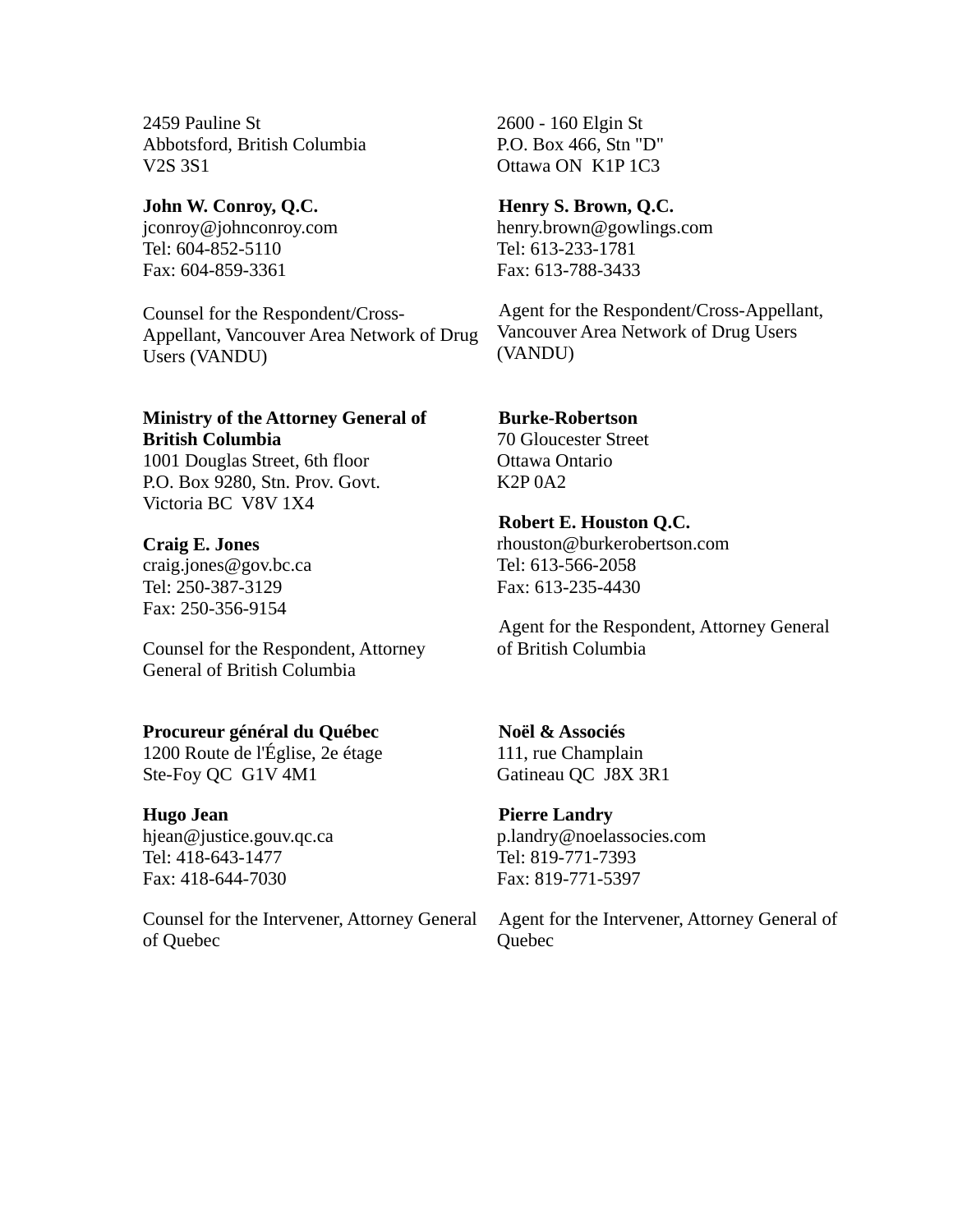#### **Fasken Martineau DuMoulin LLP**

2900 – 550 Burrard Street Vancouver, British Columbia V6C 0A3

# **Andrew I. Nathanson**

Tel: 604-631-4908 Fax: 604-631-3232

Counsel for the Intervener, Dr. Peter AIDS Foundation

# **Bull, Housser & Tupper LLP**

3000 – 1055 West Georgia Street Vancouver, British Columbia V6E 3R3

## **Ryan D. W. Dalziel**

rdd@bht.com Tel: 604-641-4881 Fax: 604-646-2671

Counsel for the Intervener, British Columbia Civil Liberties Association

## **Davis LLP**

2800 Park Place 666 Burrard Street Vancouver, British Columbia V6C 2Z7

#### **Shelia Tucker**

stucker@davies.ca Tel: 604-643-2980 Fax: 604-605-3781

Counsel for the Intervener, Vancouver Coastal Health Authority

## **Fasken Martineau DuMoulin LLP**

1300 – 55 Metcalfe Street Ottawa, Ontario K1P 6L5

## **Scott M. Prescott**

sprescott@fasken.com Tel: 613-236-3882 Fax: 613-230-6423

Agent for the Intervener, Dr. Peter AIDS Foundation

#### **Gowling Lafleur Henderson LLP**

2600 - 160 Elgin St P.O. Box 466, Stn "D" Ottawa ON K1P 1C3

#### **Brian A. Crane, Q.C.**

brian.crane@gowlings.com Tel: 613-233-1781 Fax: 613-563-9869

Agent for the Intervener, British Columbia Civil Liberties Association

#### **McMillan LLP**

300 - 50 O'Connor Street Ottawa ON K1P 6L2

#### **Marie-France Major**

marie-france.major@mcmillan.ca Tel: 613-232-7171 Fax: 613-231-3191

Agent for the Intervener, Vancouver Coastal Health Authority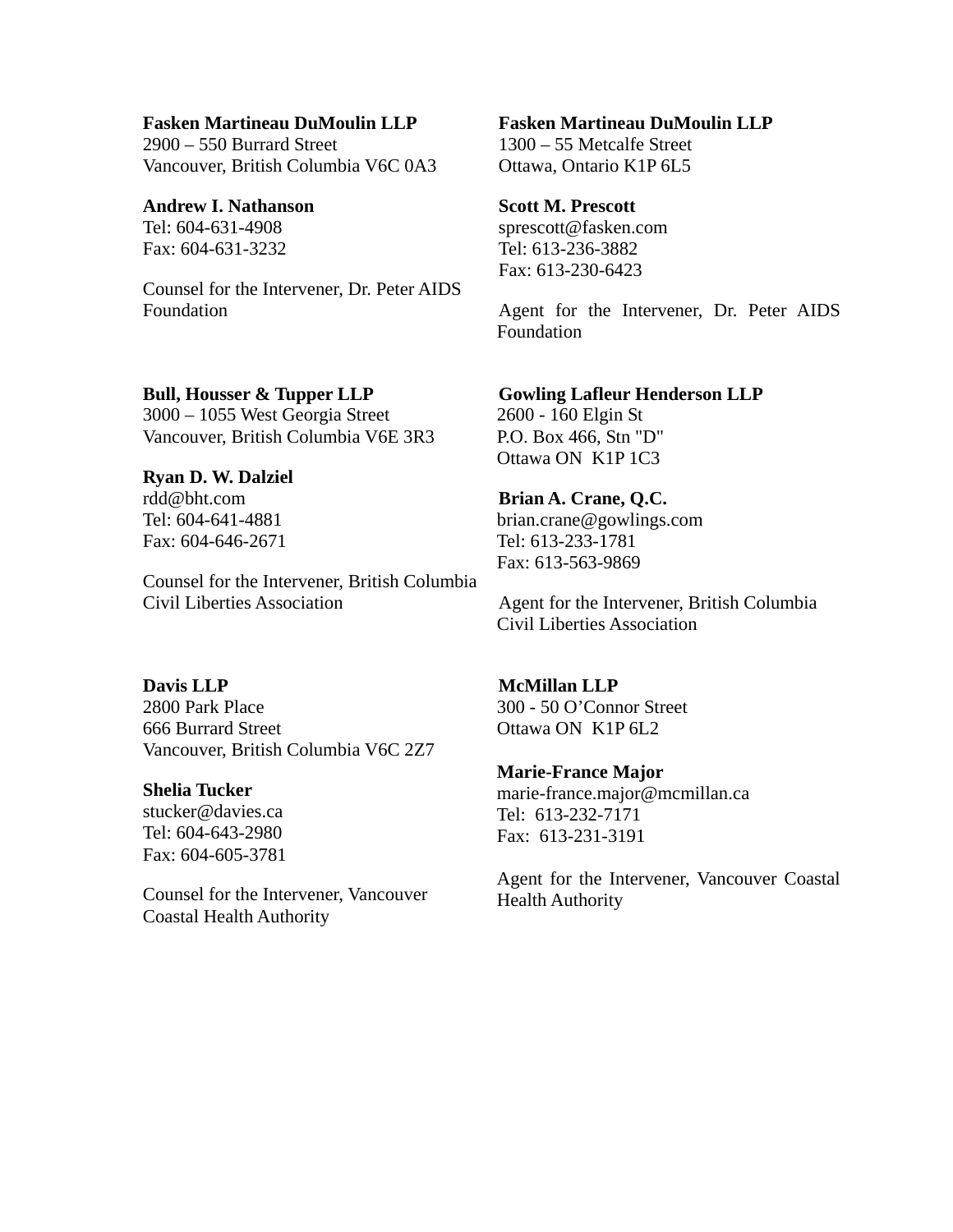## **Fasken Martineau DuMoulin LLP**

2400 - 333 Bay Street Bay Adelaide Centre, Box 20 Toronto, Ontario M5H 2T6

#### **Paul F. Monahan**

pmonahan@fasken.com Tel: 416-366-8381 Fax: 416-364-7813

Counsel for the Intervener, Canadian Civil Liberties Association

# **Fasken Martineau DuMoulin LLP**

1300 – 55 Metcalfe Street Ottawa, Ontario K1P 6L5

## **Julia Kennedy**

jkennedy@fasken.com Tel: 613-236-3882 Fax: 613-230-6423

Agent for the Intervener, Canadian Civil Liberties Association

#### **McCarthy Tétrault LLP**

1300 – 777 Dunsmuir Street Vancouver, British Columbia V7Y 1K2

## **Michael A. Feder**

mfeder@mccarthy.ca Tel: 604-643-5983 Fax: 604-622-5614

Counsel for the Intervener, the Canadian HIV/AIDS Legal Network, International Harm Reduction Association and CACTUS Montréal

# **Ogilvy Renault LLP**

3800 – 200 Bay Street Toronto, Ontario M5J 2Z4

# **Rahool P. Agarwal**

ragarwal@ogilvyrenault.com Tel: 416-216-3943 Fax: 416-216-3930

Counsel for the Intervener, Canadian Nurses Association, Registered Nurses' Association of Ontario and Association of Registered Nurses of British Columbia

## **McCarthy Tétrault LLP**

200 – 440 Laurier Avenue West Ottawa, Ontario K1R 7X6

#### **Brenda C. Swick**

Tel: 613-238-2000 Fax: 613-563-9386

Agent for the Intervener, the Canadian HIV/AIDS Legal Network, International Harm Reduction Association and CACTUS Montréal

## **Ogilvy Renault LLP**

1500 – 45 O'Connor Street Ottawa, Ontario K1P 1A4

Sally A. Gomery sgomery@ogilvyrenault.com Tel: 613-780-8661 Fax: 613-230-5459

Agent for the Intervener, Canadian Nurses Association, Registered Nurses' Association of Ontario and Association of Registered Nurses of British Columbia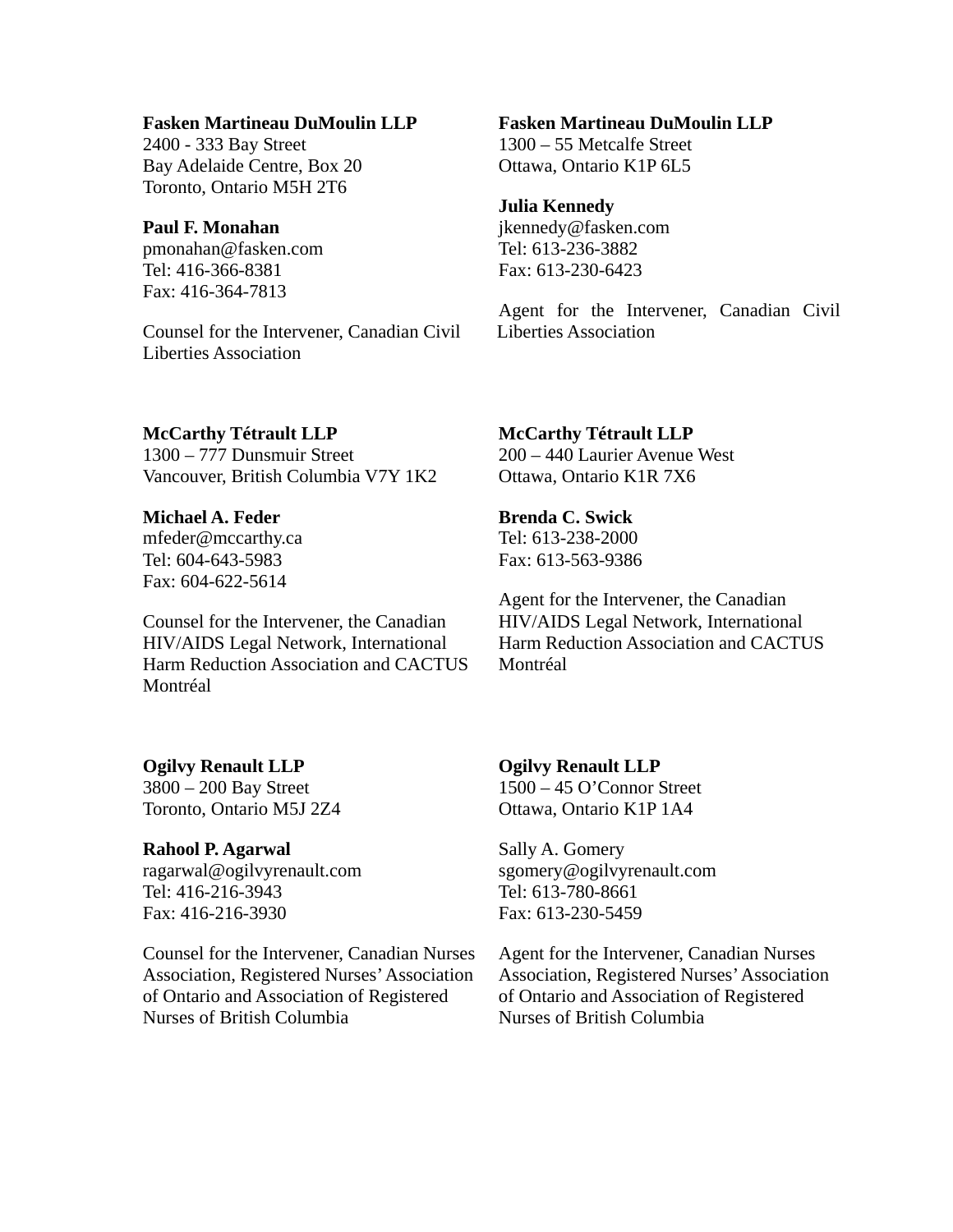#### **Victory Square Law Office**

500 - 100 West Pender Street Vancouver, British Columbia V6B 1R8

## **Marjorie Brown**

mbrown@vslo.ca Tel: 604-684-8421 Fax: 604-684-8427

Counsel for the Intervener, British Columbia Nurses' Union

# **Sack Goldblatt Mitchell LLP**

500 – 30 Metcalfe Street Ottawa, Ontario K1P 5L4

## **Colleen Bauman**

cbauman@sgmlaw.com Tel: 613-235-5327 Fax: 613-235-3041

Agent for the Intervener, British Columbia Nurses' Union

## **Maclaren Corlett**

1625 - 50 O'Connor Street Ottawa, Ontario K1P 6L2

# **Michael A. Chambers**

mchambers@macorlaw.com Tel: 613-233-1146 Fax: 613-233-7190

Counsel for the Intervener, Real Women Canada

## **Borden Ladner Gervais LLP**

1100 – 100 Queen Street Ottawa, Ontario K1P 1J9

#### **Guy J. Pratte/Nadia Effendi**

Tel: 613-237-5160 Fax: 613-230-8842

Counsel for the Intervener, Canadian Medical Association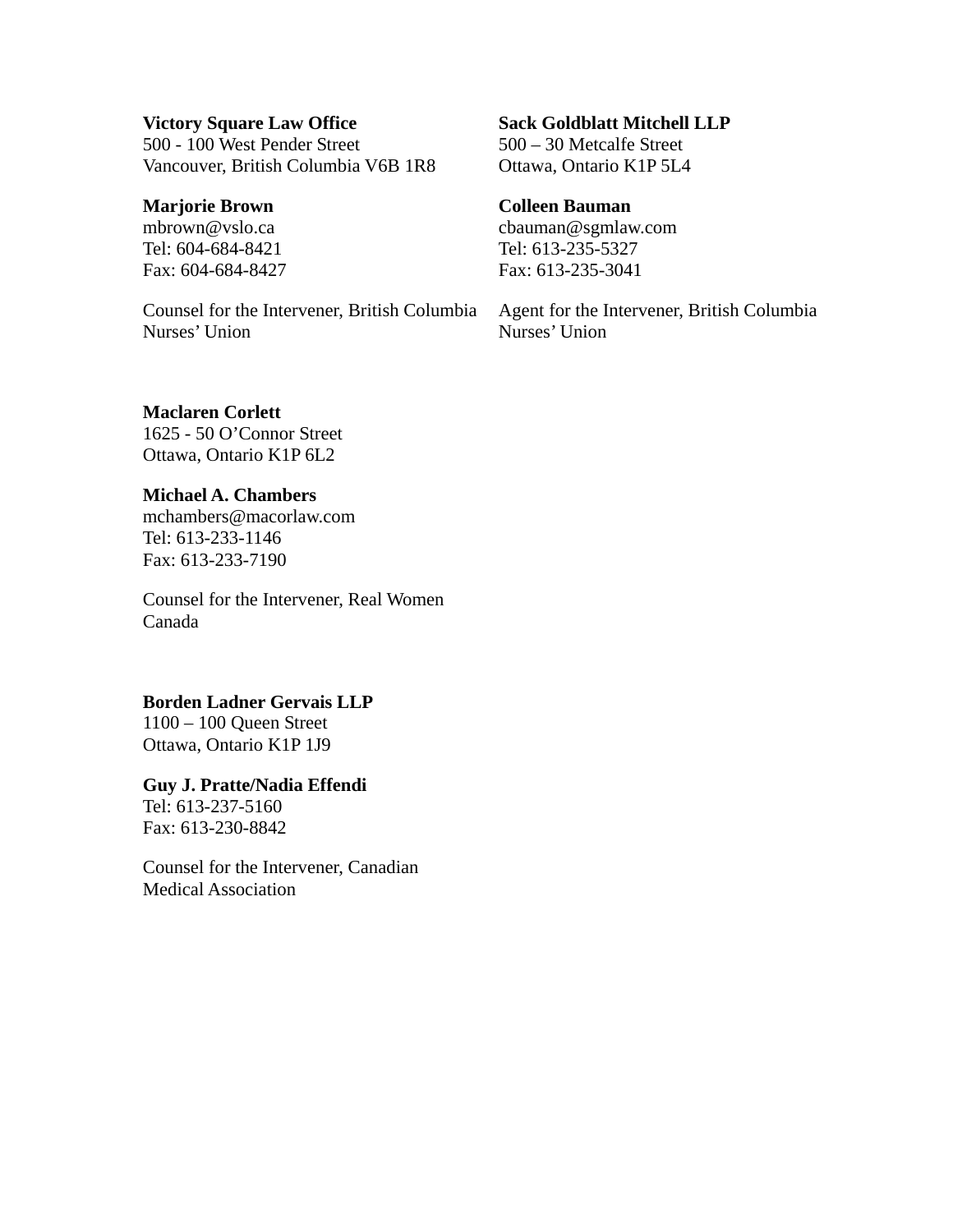## **Maclaren Corlett**

50 O'Connor Street, Suite 1625 Ottawa, Ontario, K1P 6L2

# **Michael A. Chambers**

mchambers@macorlaw.com Telephone: (613) 233-1146 Fax: (613) 233-7190

Counsel for the Intervener, REAL Women of Canada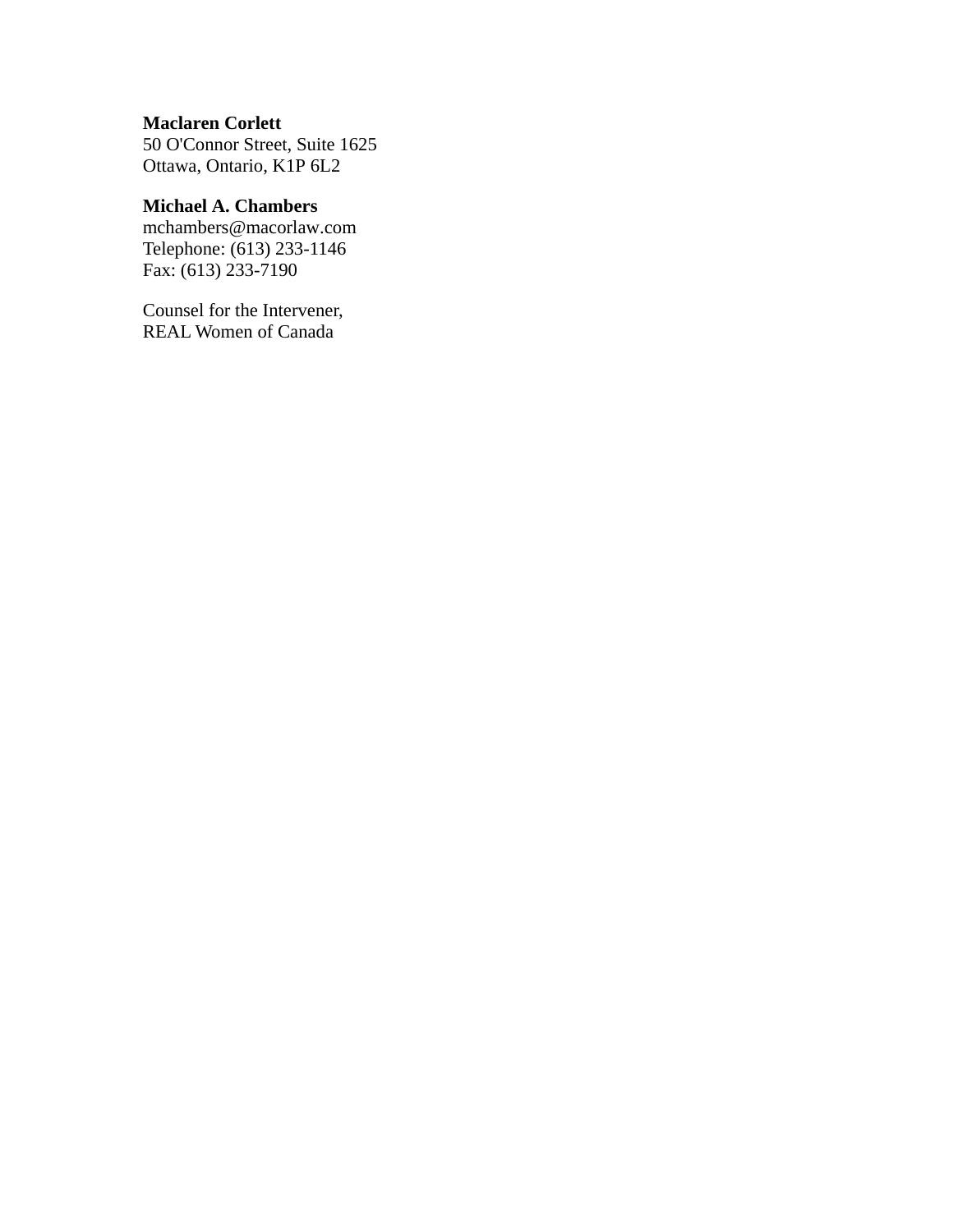# **FACTUM OF THE INTERVENER CANADIAN PUBLIC HEALTH ASSOCIATION**

# **TABLE OF CONTENTS**

# **PAGE**

|                 | $\mathsf{A}$ . |                                                                                    |  |
|-----------------|----------------|------------------------------------------------------------------------------------|--|
|                 | <b>B.</b>      |                                                                                    |  |
|                 | C.             |                                                                                    |  |
|                 |                |                                                                                    |  |
|                 |                |                                                                                    |  |
|                 | A.             |                                                                                    |  |
|                 | <b>B.</b>      |                                                                                    |  |
|                 | C.             |                                                                                    |  |
|                 |                |                                                                                    |  |
|                 |                | ii.                                                                                |  |
|                 |                | iii.                                                                               |  |
|                 |                | The effect of the prohibition on Insite's users is grossly disproportionate<br>iv. |  |
|                 |                |                                                                                    |  |
|                 | D.             |                                                                                    |  |
|                 |                |                                                                                    |  |
|                 |                |                                                                                    |  |
| <b>PART VI</b>  |                |                                                                                    |  |
|                 |                |                                                                                    |  |
| <b>PART VII</b> |                |                                                                                    |  |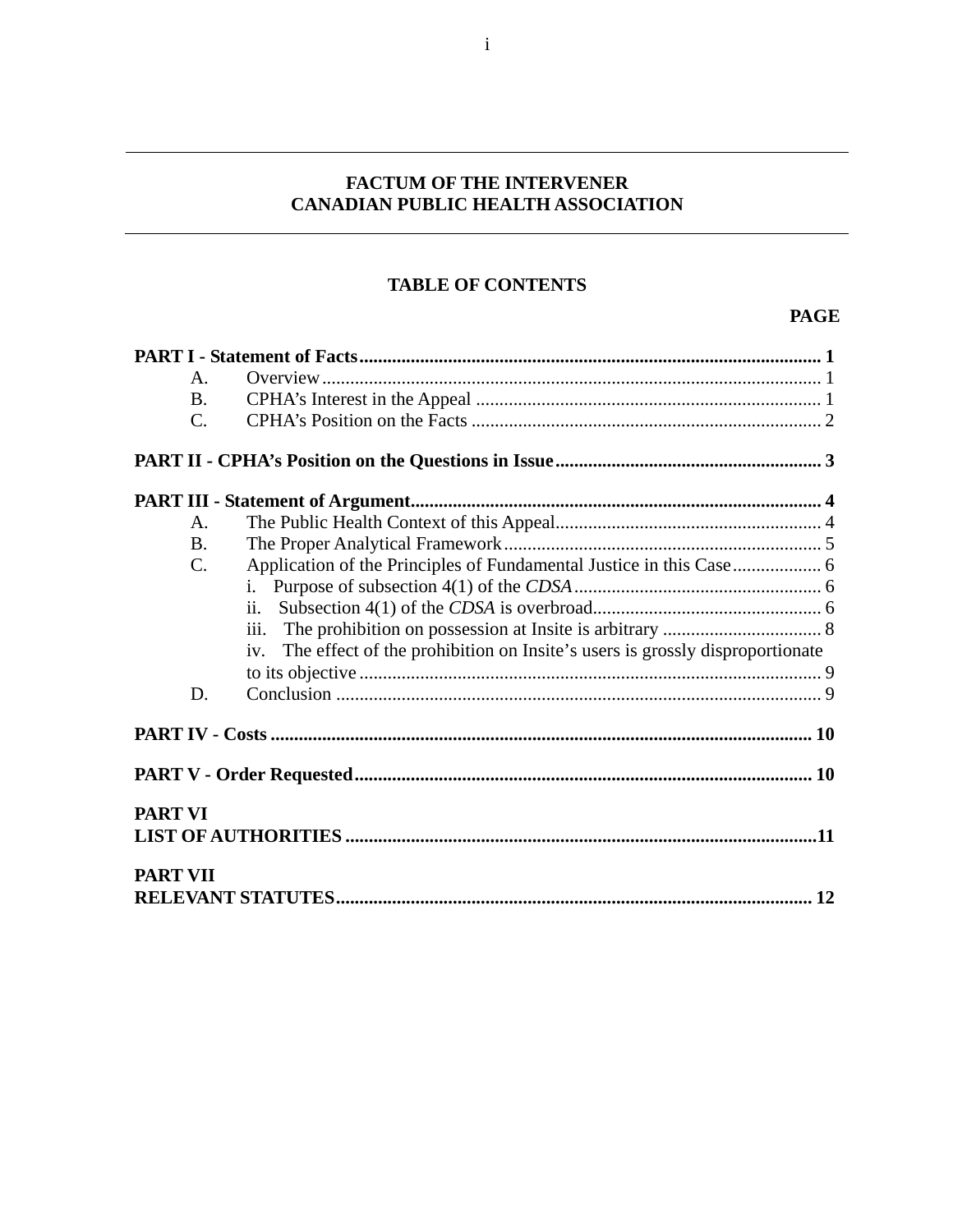## <span id="page-9-0"></span>**PART I - STATEMENT OF FACTS**

#### **A. Overview**

1. In Insite's nearly eight years of operation, it has proven to be a necessary and effective part of British Columbia's response to injection drug use and the harms associated with addiction in Vancouver's Downtown East Side. Despite this, persons who are dependent on Insite's safeinjection services to reduce their risk of serious illness or death are at the mercy of the uncertain exercise of executive discretion exempting drug users at Insite from the application of s. 4(1) of the *Controlled Drugs and Substances Act[1](#page-9-1)* ("*CDSA*"). No further exemptions appear to be forthcoming.

2. By denying access to safe-injection services, the application of s. 4(1) to drugs users at Insite violates s. 7 of the *Canadian Charter of Rights and Freedoms* (the *Charter*). Subsection 4(1) deprives Insite's users of their life, liberty and security of the person in a manner that is overbroad, arbitrary and grossly disproportionate. The "unfettered discretion" of the Minister to grant or refuse an exemption under s. 56 of the *CDSA* does not remedy the violation of s. 7 of the *Charter*. [2](#page-9-2) The infringement is not saved by s. 1 of the *Charter*.

3. Prohibiting the possession of controlled substances at Insite deprives its users of their s. 7 rights without furthering the government's objective of protecting public health and safety. Discouraging the use of safe-injection services actually harms individual and public health and safety. By preventing persons addicted to injection drugs from accessing the safe-injection services provided by Insite, s. 4(1) increases their risk of serious illness and death.

#### **B. CPHA's Interest in the Appeal**

4. The Canadian Public Health Association ("CPHA") was founded in 1910, as a national, independent, not-for-profit, non-partisan, voluntary membership association representing public health practitioners and public health interests in Canada, with connections to the international public health community. It is the only Canadian non-governmental organisation focused

<sup>&</sup>lt;sup>1</sup> SC 1996, c 19

<span id="page-9-2"></span><span id="page-9-1"></span><sup>2</sup> *R v Parker* (2000), 49 O.R. (3d) 481 (CA), ¶¶ 184-187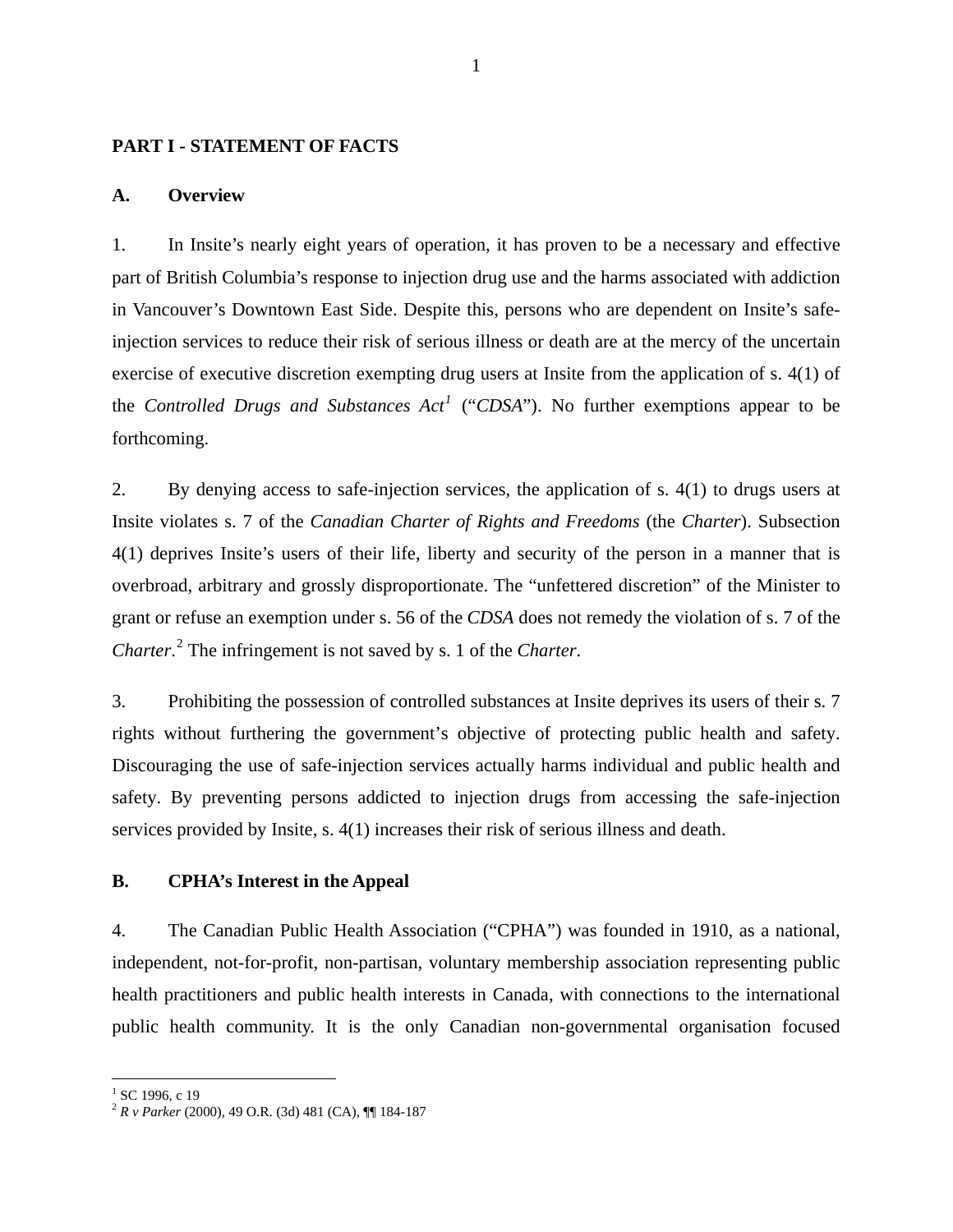<span id="page-10-0"></span>exclusively on public health. CPHA's primary purpose is to advocate for the improvement and maintenance of individual and community health in Canada according to the public health principles of disease prevention, health promotion and protection, and healthy public policy. In this regard, it encourages and contributes to the development of sound, evidence-based public policy, legislation, regulations, strategies, programs and practices that protect and promote health and prevent illness and death. The majority of CPHA's members are front-line public health providers who work within the country's 115 public health units, many of whom regularly provide health services to persons addicted to injection drugs.

#### **C. CPHA's Position on the Facts**

5. CPHA relies on the factual findings of Pitfield J in the Supreme Court of British Columbia. The following facts are relevant to the overbreadth, arbitrariness and gross disproportionality analyses under s. 7 of the *Charter*:

- o Addiction is an illness. The compulsive need to obtain drugs by injection is a material part of the illness.<sup>[3](#page-10-1)</sup>
- o Through the health care services provided at Insite, persons addicted to drugs reduce their risk of overdose; avoid the risk of being infected or infecting others by injection; and can access counselling and consultation which may lead to abstinence and rehabilitation.<sup>[4](#page-10-2)</sup>
- o Drugs that are consumed by injection do not cause Hepatitis C or HIV/AIDS. Rather, the use of unsanitary equipment, techniques, and procedures for injection permits the transmission of those infections from one individual to another.
- o The risk of morbidity and mortality associated with addiction and injection is ameliorated by injection in the presence of qualified health professionals.<sup>[5](#page-10-3)</sup>
- o Insite did not increase drug-related loitering.
- o It did not increase drug dealing.
- o It did not increase crime in the areas around Insite or in the Downtown East Side.
- $\circ$  It did not increase drug use in the community.<sup>[6](#page-10-1)</sup>

<span id="page-10-1"></span> $\overline{a}$ 3 BCSC Reasons, ¶¶ 87, 135

<sup>4</sup> BCSC Reasons, ¶ 136

<span id="page-10-3"></span><span id="page-10-2"></span><sup>&</sup>lt;sup>5</sup> BCSC Reasons, ¶87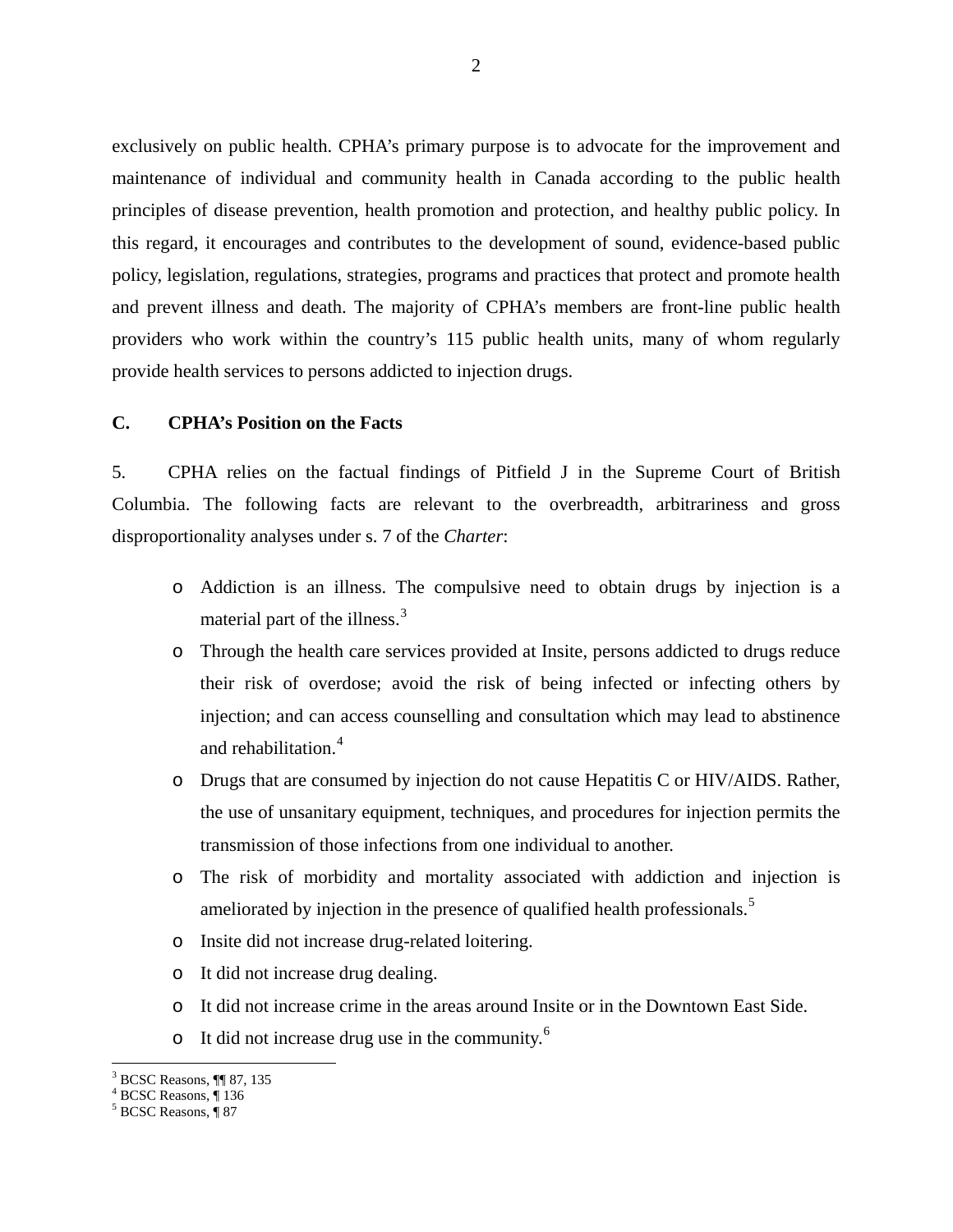<span id="page-11-0"></span>o Insite has not sent a message that drug use is acceptable. Quite the contrary.[7](#page-11-1)

## **PART II - CPHA'S POSITION ON THE QUESTIONS IN ISSUE**

6. CPHA intervenes on the question of whether s. 4(1) of the *CDSA* violates s. 7 of the *Charter*. CPHA's position is that s. 4(1), in its application to users at Insite, works to impair rather than to promote the objectives of protecting the public and promoting public health, which are the central objectives of s. 4(1). It is not saved by s. 1 of the *Charter*.

7. To be clear, it is not the position of CPHA that s. 4(1) is unconstitutional in all applications or that Parliament cannot legitimately prohibit the possession of psychoactive drugs. Rather, CPHA argues that s. 4(1) is unconstitutional as it applies to the health care services, particularly the safe-injection services, delivered on Insite's premises. This narrow application of s. 4(1) deprives individuals of their life, liberty and security interests in a manner that is not in accordance with the principles of fundamental justice.

8. The public health context is central to this appeal. Insite is an essential component of strategies aimed at reducing the harms associated with drug addiction in the Downtown East Side. The blanket prohibition in s. 4(1) fails to achieve the state interest of protecting the public from the harms associated with drug use. The provision is overbroad, arbitrary, and grossly disproportionate and thus violates s. 7 of the *Charter*.

9. CPHA takes the position that the actions of Insite's users and staff under the operating protocol<sup>[8](#page-11-2)</sup> do not amount to trafficking in a controlled substance. Accordingly, it will refer only to s. 4(1) in its submissions. In the event that the Court concludes that the actions under the operating protocol constitute trafficking, CPHA submits that s. 5(1) is contrary to s. 7 of the *Charter* and is not saved by s. 1, and CPHA relies on the reasons of Pitfield J and Rowles JA and the submissions of PHS Community Services, Wilson and Tomic in this respect.

6 BCSC Reasons, ¶ 85

 $\overline{a}$ 

<span id="page-11-1"></span><sup>7</sup> BCCA Reasons, ¶ 64

<span id="page-11-2"></span><sup>8</sup> BCSC Reasons, ¶¶ 71-77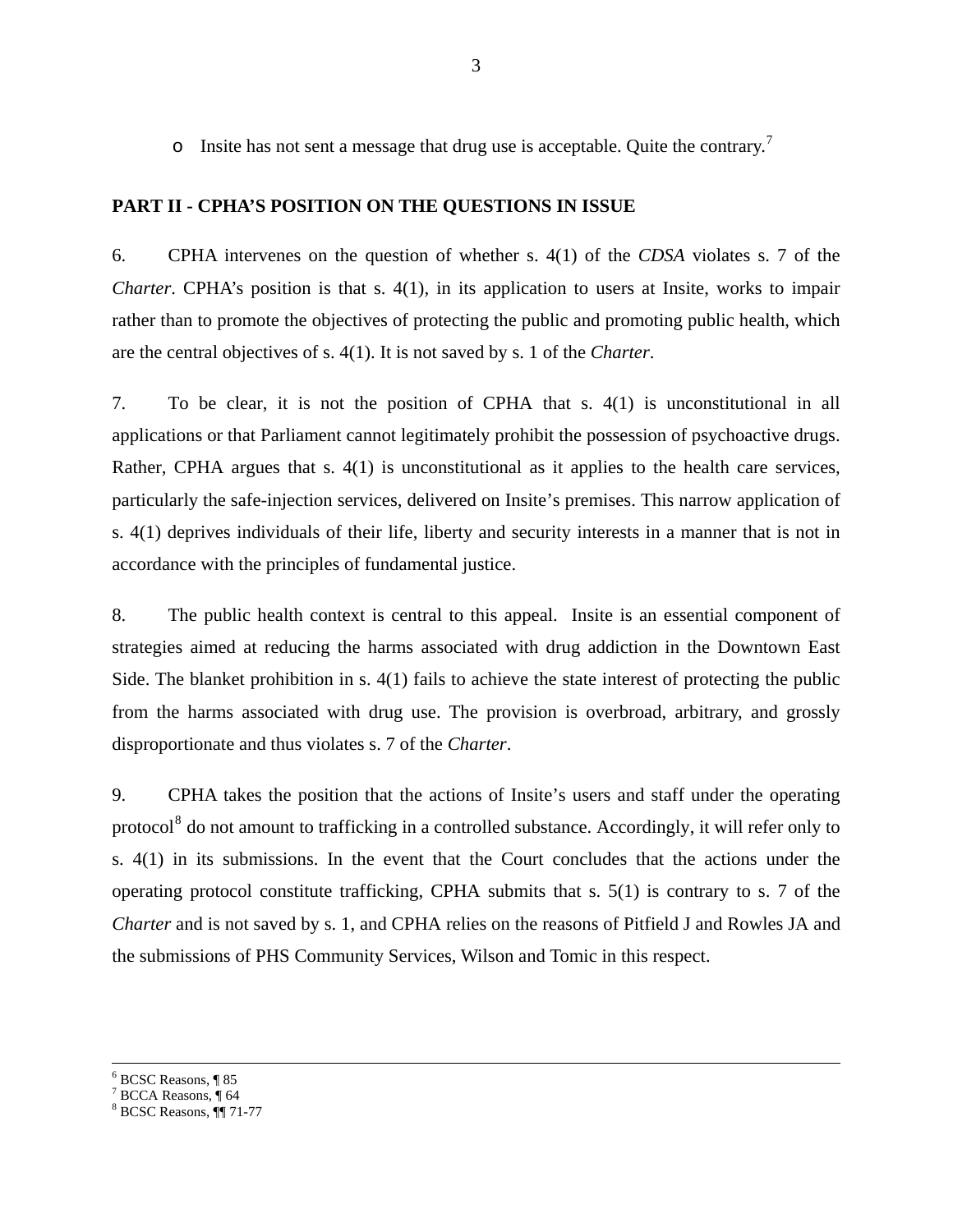#### <span id="page-12-0"></span>**PART III - STATEMENT OF ARGUMENT**

10. CPHA agrees with the analyses and conclusions of Pitfield J, Rowles JA and Smith JA in the courts below<sup>[9](#page-12-1)</sup> that there has been a deprivation of the interests protected by s. 7 of the *Charter* and that there is a sufficient causal connection between the deprivation and the impugned legislative provisions to engage s. 7. In this regard, CPHA adopts the submissions of the Appellants by Cross-Appeal in this Court, VANDU, PHS Community Services, Wilson and Tomic. This factum will focus on whether the deprivation accords with the principles of fundamental justice.

#### **A. The Public Health Context of this Appeal**

11. This case is, fundamentally, one about protecting public health. The important public health context of the case plays a central role in the constitutional analysis.

12. The application of s. 4(1) to users at Insite prevents those suffering from an illness from accessing medical care that can diminish, if not eliminate, the risk of morbidity and mortality that accompanies their illness.<sup>[10](#page-12-2)</sup> The services provided at Insite are health care.<sup>[11](#page-12-3)</sup> The medical interventions available at Insite prevent and treat overdoses, practically eliminating the risk of death by overdose; offer injection equipment that is free of blood-borne and other infectious agents, reducing the risk of transmission of infections; and treat injection-related conditions.<sup>[12](#page-12-4)</sup> The absolute prohibition in s. 4(1) of the *CDSA* prevents persons addicted to drugs, who suffer from a recognised illness, from obtaining that health care.

13. *Charter* cases often involve a clash between individual rights and collective societal interests, which the Court has to mediate. Sometimes, individual rights justifiably give way to public health concerns relating to members of a group or to society. But, in this case, individual rights and collective interests are aligned. Permitting Insite to operate promotes both individual rights to life, liberty and security of the person *and* the health of the broader public. Subsection 4(1) in its application to users at Insite does not reduce harm to either society or to the individual.

<span id="page-12-1"></span><sup>9</sup> BSSC Reasons, ¶¶ 138-147; BCCA Reasons, ¶¶ 28-46; 255-269

<span id="page-12-2"></span><sup>&</sup>lt;sup>10</sup> BCSC Reasons, 144

 $11$  BCCA Reasons,  $\sqrt{27}$ 

<span id="page-12-4"></span><span id="page-12-3"></span><sup>&</sup>lt;sup>12</sup> BCSC Reasons, ¶136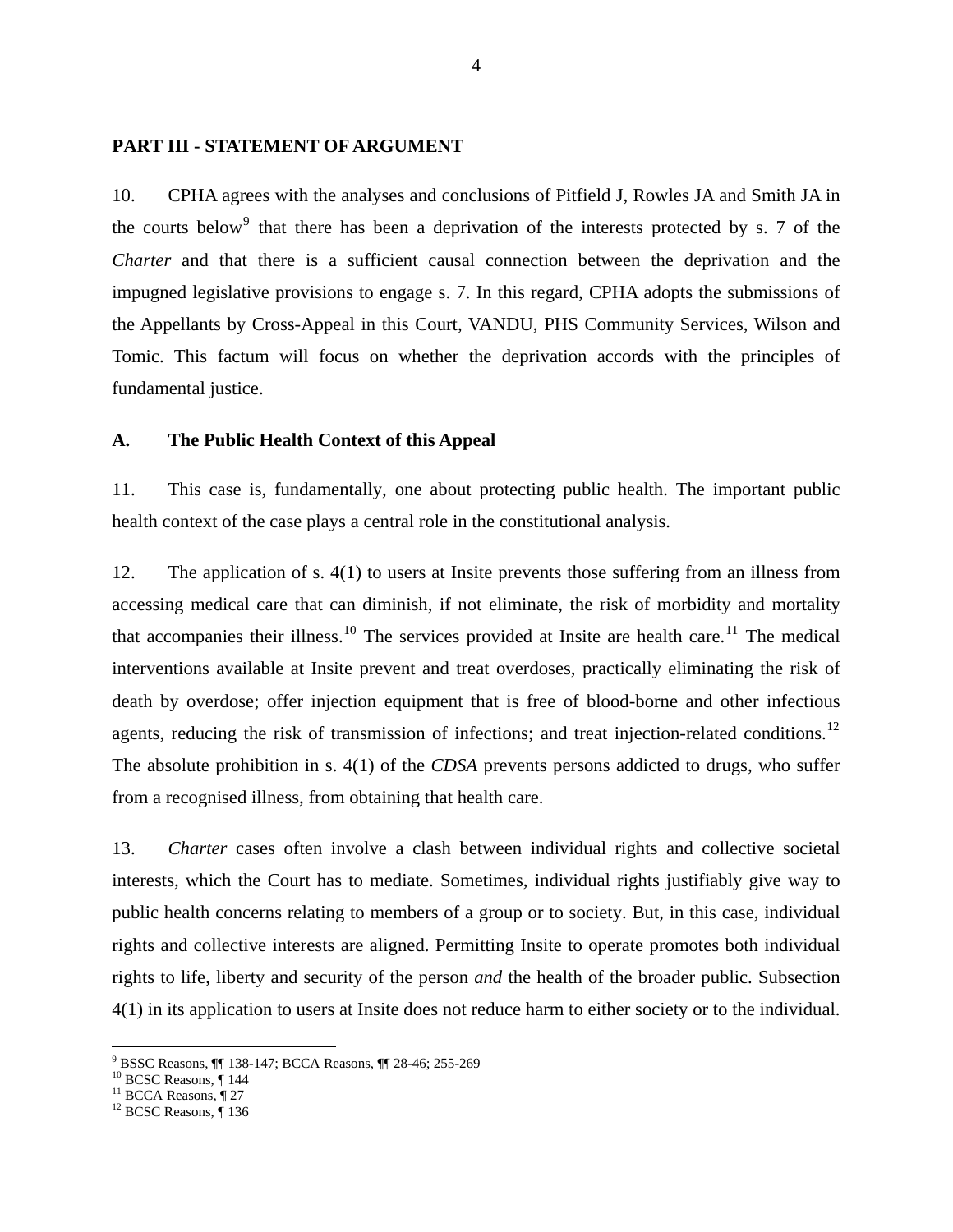<span id="page-13-0"></span>A criminal provision such as s. 4(1) that imposes a risk to life and health on individuals is especially constitutionally suspect when it also impairs the health of the broader public.

14. If s. 4(1) is upheld (or if the Minister does not grant an exemption), Insite will cease to operate. The individuals who use Insite's safe-injection services would be deprived of potentially life-saving interventions.

## **B. The Proper Analytical Framework**

15. The principles of fundamental justice engaged in this case are the principles against arbitrariness, overbreadth and gross disproportionality. All three have been previously recognised as principles of fundamental justice. This case presents an opportunity for the Court to clarify their meaning and proper application.

16. *Arbitrariness* looks at the relationship between the state's objective and the means chosen to achieve it. If the measure adopted to remedy a problem bears no real connection to the problem, the measure will be arbitrary.<sup>[13](#page-13-1)</sup> When the effects of a law are inconsistent with its objective, or that actually causes a problem that it was enacted to remedy, it will be arbitrary.

17. *Overbreadth* also looks at the relationship between ends and means. It, however, is concerned with whether the means go beyond what is necessary to achieve the state's objective (even if the means have some connection to the objective). A law is overbroad if "the means are too sweeping in relation to the objective".<sup>[14](#page-13-2)</sup> An overbroad law may be arbitrary or disproportionate in some of its applications, but it is more accurate to characterise the law itself as overbroad because there is a real connection between some aspects or applications of the law and the objective. The problem with an overbroad law is that it creates the potential for a deprivation of life, liberty or security of the person in circumstances when the deprivation is not necessary to achieve the state's purpose.

18. By contrast, *gross disproportionality* does not look at the relationship between ends and means. Rather, it looks at the impact of a law on the s.7-protected interests of individuals or

<span id="page-13-2"></span><span id="page-13-1"></span><sup>13</sup> *Chaoulli v Quebec*, [2005] 1 SCR 791 ¶¶ 131, 134, McLachlin CJ and Major J; ¶¶ 231-233, Binnie and LeBel JJ 14 *R v Heywood*, [1994] 3 SCR 761 at 792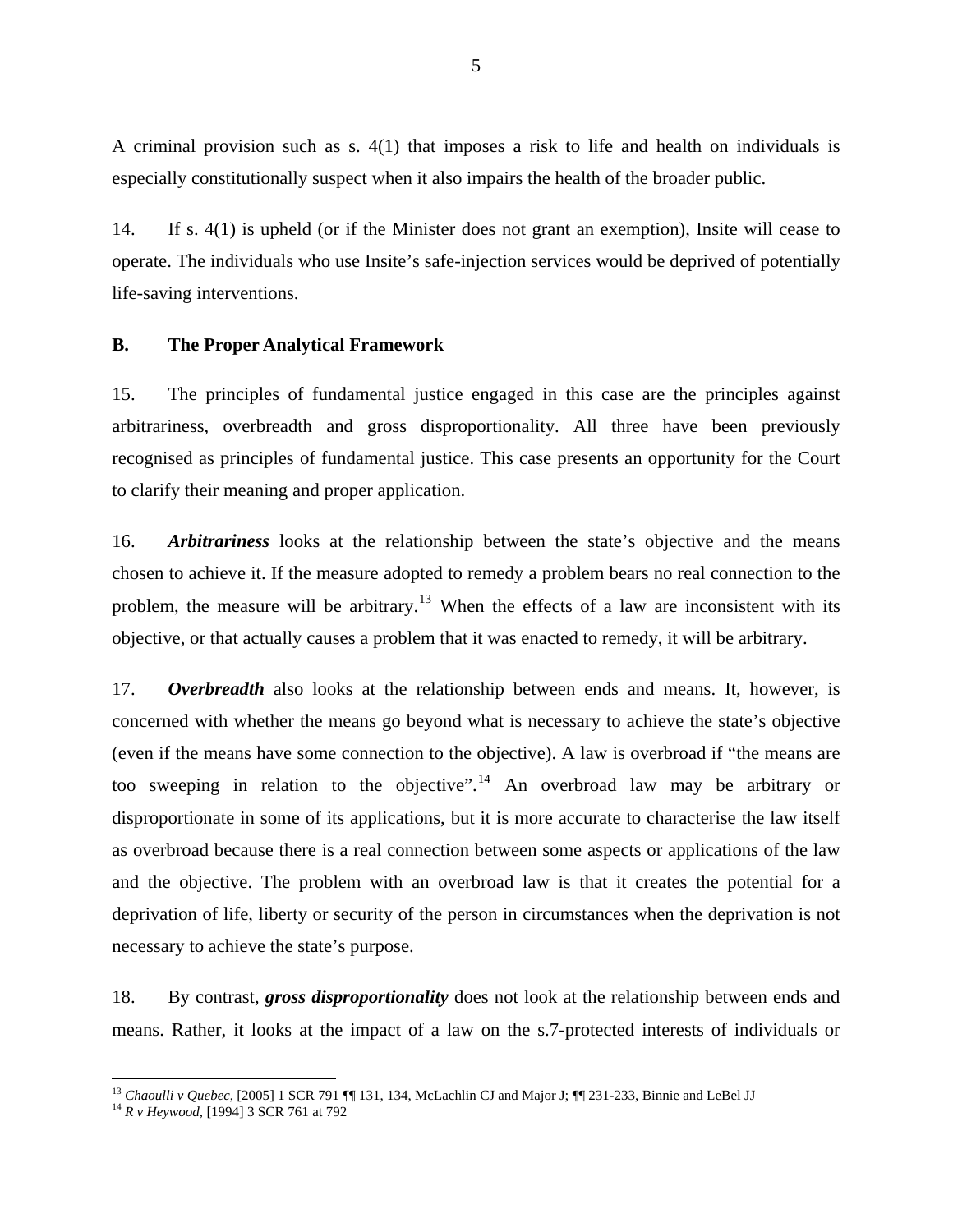<span id="page-14-0"></span>groups. It then asks whether those effects are grossly disproportionate to the law's objective. The effects of a grossly disproportionate law are so extreme as to be *per se* disproportionate to the state's interest.<sup>15</sup>

19. These three principles of fundamental justice are distinct.<sup>[16](#page-14-1)</sup> Nevertheless, more than one may be engaged in a particular case.

## **C. Application of the Principles of Fundamental Justice in this Case**

20. Subsection 4(1) is most suitably analysed against the principle of overbreadth. However, CPHA agrees with VANDU, PHS Community Services, Wilson and Tomic that s. 4(1) violates s. 7 for all three reasons (overbreadth, arbitrariness and gross disproportionality).

## **i.** Purpose of subsection 4(1) of the *CDSA*

21. The analysis of whether s. 4(1) complies with the principles of fundamental justice begins with identifying its purpose. CPHA accepts that the objective of s. 4(1) of the *CDSA* is the protection of public health and safety.<sup>[17](#page-14-2)</sup> A secondary objective may be curtailing international drug trafficking. When those purposes are assessed against the actual impacts of applying s. 4(1) to Insite, it becomes apparent that the federal government's position in this appeal is not based on scientific facts, but rather on notions of morality that have nothing to do with an evidencebased approach to public health.

#### **ii. Subsection 4(1) of the** *CDSA* **is overbroad**

22. On the evidence and the findings of the trial judge, the impugned provisions go "beyond what is needed to accomplish the governmental objective."<sup>[18](#page-14-3)</sup> Section 7 of the *Charter* permits the state to deprive individuals of their rights to life, liberty and security of the person in order to achieve valid objectives, when the deprivation accords with the principles of fundamental justice. Section 7 will tolerate deprivations of life, liberty and security when the measure meets some

<span id="page-14-2"></span>

<span id="page-14-1"></span><sup>&</sup>lt;sup>15</sup> *R v Malmo-Levine; R v Caine*, [2003] 3 SCR 571 ¶ 143<br><sup>16</sup> Unfortunately, some confusion may have arisen over the years as courts have conflated them. See, for example, *Cochrane v Ontario (Attorney General)*, 2008 ONCA 718, 92 O.R. (3d) 321 ¶ 18 and see discussion that follows at ¶¶ 20-36<sup>17</sup> BCSC Reasons, ¶ 116

<span id="page-14-3"></span><sup>18</sup> *Heywood*, *supra*, at 794; *R v Demers*, [2004] 2 SCR 489 ¶ 43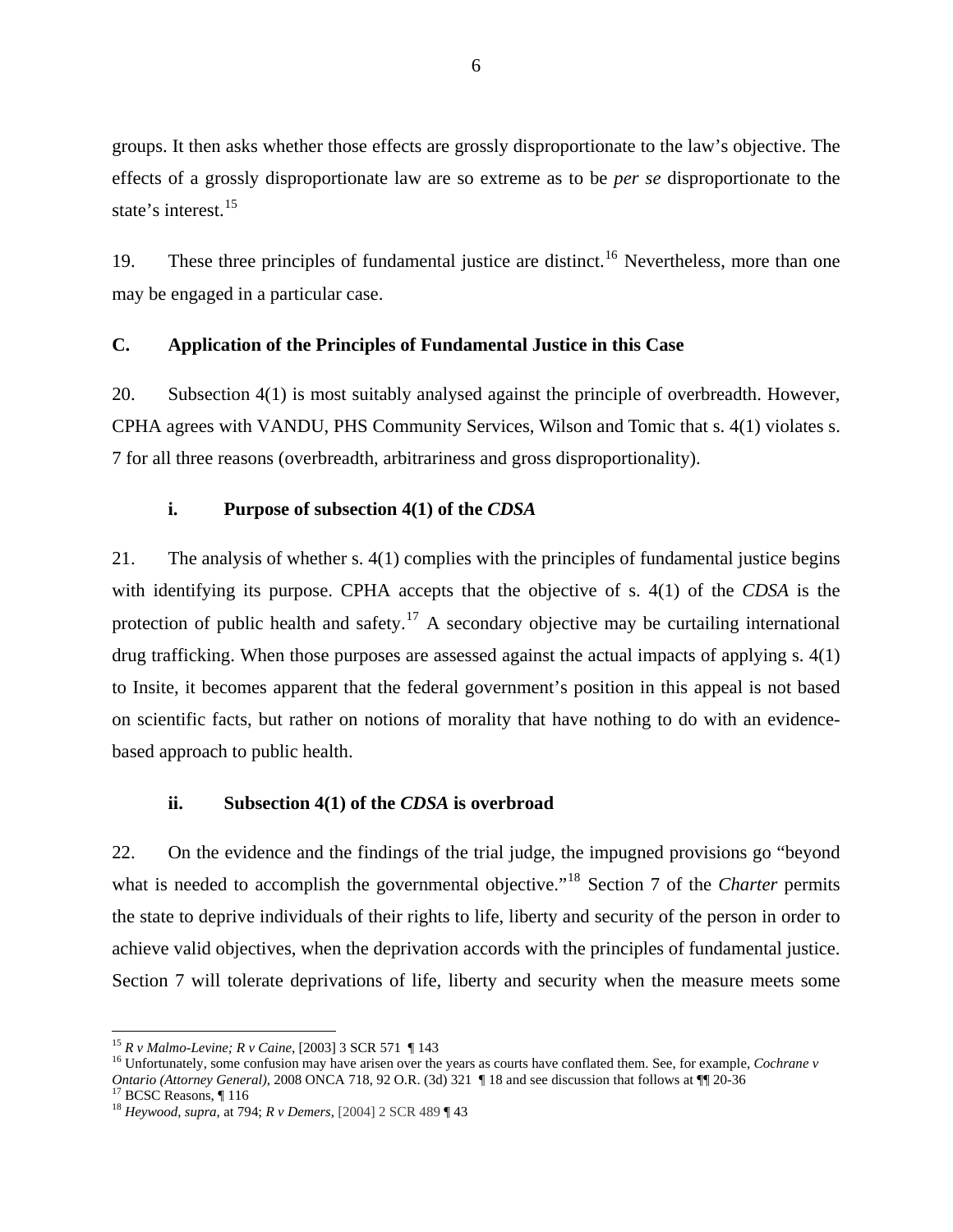societal goal. However, when the deprivation is caused by a measure that goes beyond what is necessary to achieve that objective, s. 7 will be breached because the individual's rights will have been infringed for no reason.<sup>19</sup>

23. Subsection 4(1) is a blanket prohibition. Except as authorised in the regulations,  $^{20}$  $^{20}$  $^{20}$  "no person shall possess" a Schedule I, II or III substance. The question is whether that blanket prohibition goes beyond what is necessary to achieve the state's objectives.

24. Criminalising possession in a facility designed to give medical assistance to those with addictions does not further the objective in any way and is unnecessary to achieve the objective behind s. 4(1). Instead, the law can be narrowed so as to exclude from its ambit possession by persons addicted to drugs in a designated facility that provides addiction-related medical services under appropriate government controls.

25. It is spurious to suggest that the continued operation of Insite undermines Canada's international obligations with respect to drug trafficking or somehow condones or encourages the use of illegal drugs. There is absolutely no evidence that Insite facilitates or increases drug use;<sup>[21](#page-15-1)</sup> rather, persons addicted to drugs would continue to use and obtain drugs without Insite (and indeed their chances of rehabilitation might be lower without Insite). Thus, the goal of reducing the international trade in illicit drugs or reducing the use of drugs is not furthered by criminalising possession of drugs for personal use at Insite.

26. CPHA accepts that targeted prohibitions, and use of enforcement to implement them, have a role to play in reducing the use of some drugs and some of the harm caused by drug use. In fact, enforcement is one of the recognised "Four Pillars".<sup>[22](#page-15-2)</sup> There may be some connection between legislation that prohibits possession of drugs and the objective of public protection. However, the evidence shows that criminalizing possession by users at Insite would not reduce drug consumption or addiction, or the spread of social ills that accompany drug use. Rather, as the trial judge found, injection in the presence of qualified health professionals as occurs at Insite

<sup>&</sup>lt;sup>19</sup> Heywood, supra, at 793

<span id="page-15-0"></span><sup>20</sup> Or by Ministerial exemption under s. 56 of the *CDSA*<br><sup>21</sup> BCSC Reasons, ¶ 85, BCCA Reasons, ¶ 64

<span id="page-15-2"></span><span id="page-15-1"></span><sup>22</sup> BCSC Reasons, ¶ 34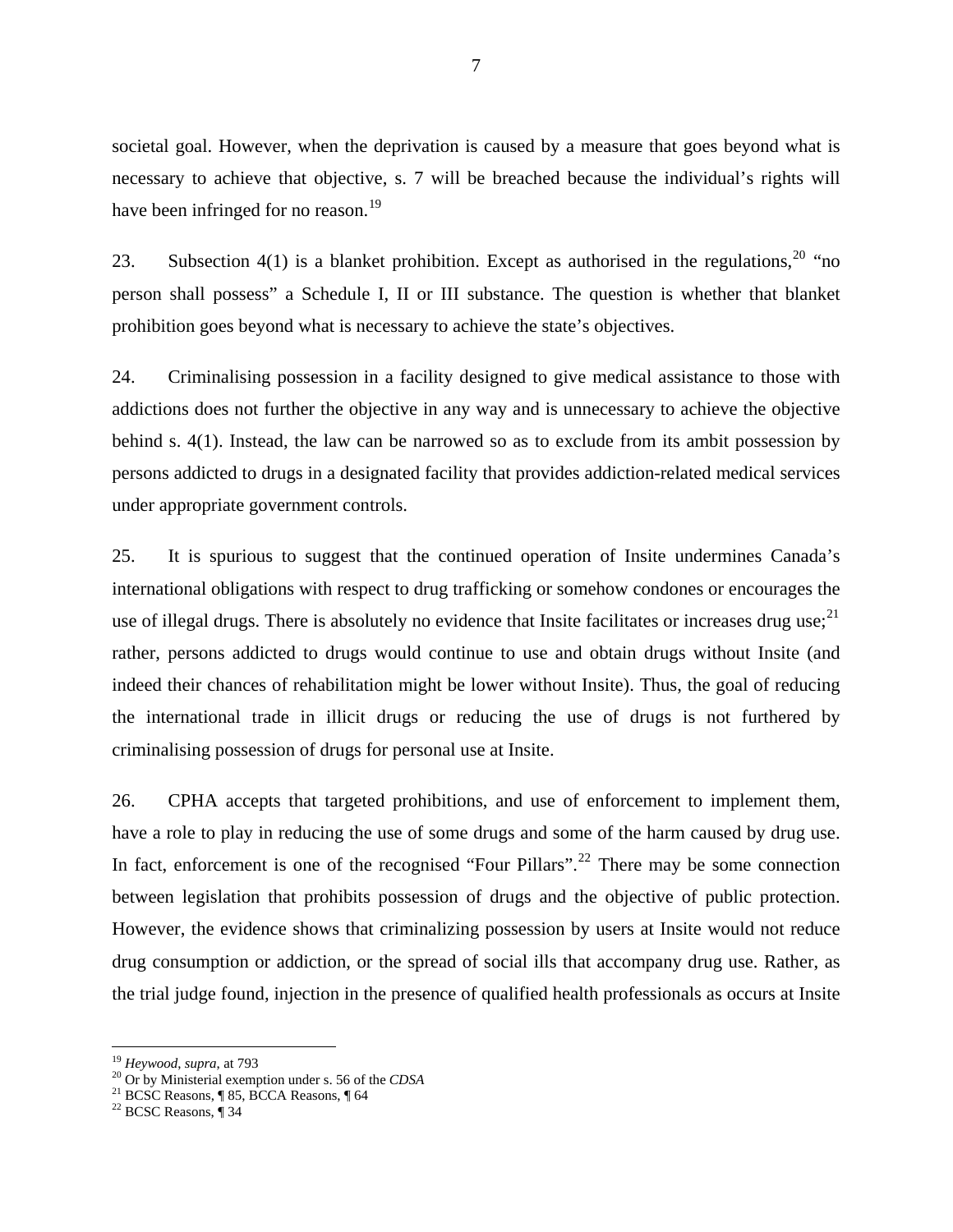<span id="page-16-0"></span>reduces the risk of morbidity and mortality, and the spread of infectious disease, associated with addiction and injection.<sup>23</sup>

27. If permitting the possession of controlled substances in a facility such as Insite does not increase drug consumption or addiction or the associated harms, then prohibiting it deprives people of their right to life, liberty, and security of the person without furthering the objective of protecting public health and safety. The state's objective would be better served by a narrower prohibition that exempts possession on Insite's premises.

28. The prohibition in s. 4(1) is thus overbroad because it prohibits *all* possession. As a blanket prohibition that fails to account for circumstances in which possession can promote public health and reduce harm, the impugned provision deprives individuals of their life, liberty and security of the person in a manner that does not accord with the principles of fundamental justice.

#### **iii. The prohibition on possession at Insite is arbitrary**

29. CPHA does not take the position that s. 4(1) is arbitrary in all its applications. It is arbitrary insofar as it applies to Insite.

30. The evidence before and findings of the trial judge show that Insite's services reduce the risk of overdose; reduce the risk of injection-related infections; and provide persons addicted to drugs with access to counselling and consultation that may lead to therapy, abstinence, recovery and rehabilitation, and reduced public transmission of infections.<sup>[24](#page-16-1)</sup> All of these measures *protect* public health and *reduce* harm. Thus, not only is prohibition of possession at Insite not necessary to accomplish the state's objective – it actually undermines that objective and therefore deprives individuals of their life, liberty and security of the person for no valid state purpose.<sup>[25](#page-16-2)</sup> As the trial judge found, instead of being rationally connected to a reasonable apprehension of harm, the blanket prohibition in s. 4(1) contributes to the very harm it seeks to prevent. It is incompatible

 $23$  BCSC Reasons, ¶ 87

 $24$  BCSC Reasons,  $\P\P$  85, 87

<span id="page-16-2"></span><span id="page-16-1"></span><sup>25</sup> *Rodriguez v British Columbia (Attorney General)*, [1993] 3 SCR 519 at 594; *AC v Manitoba (Drector of Child and Family Services)*, [2009] 2 SCR 181 ¶ 222, Binnie J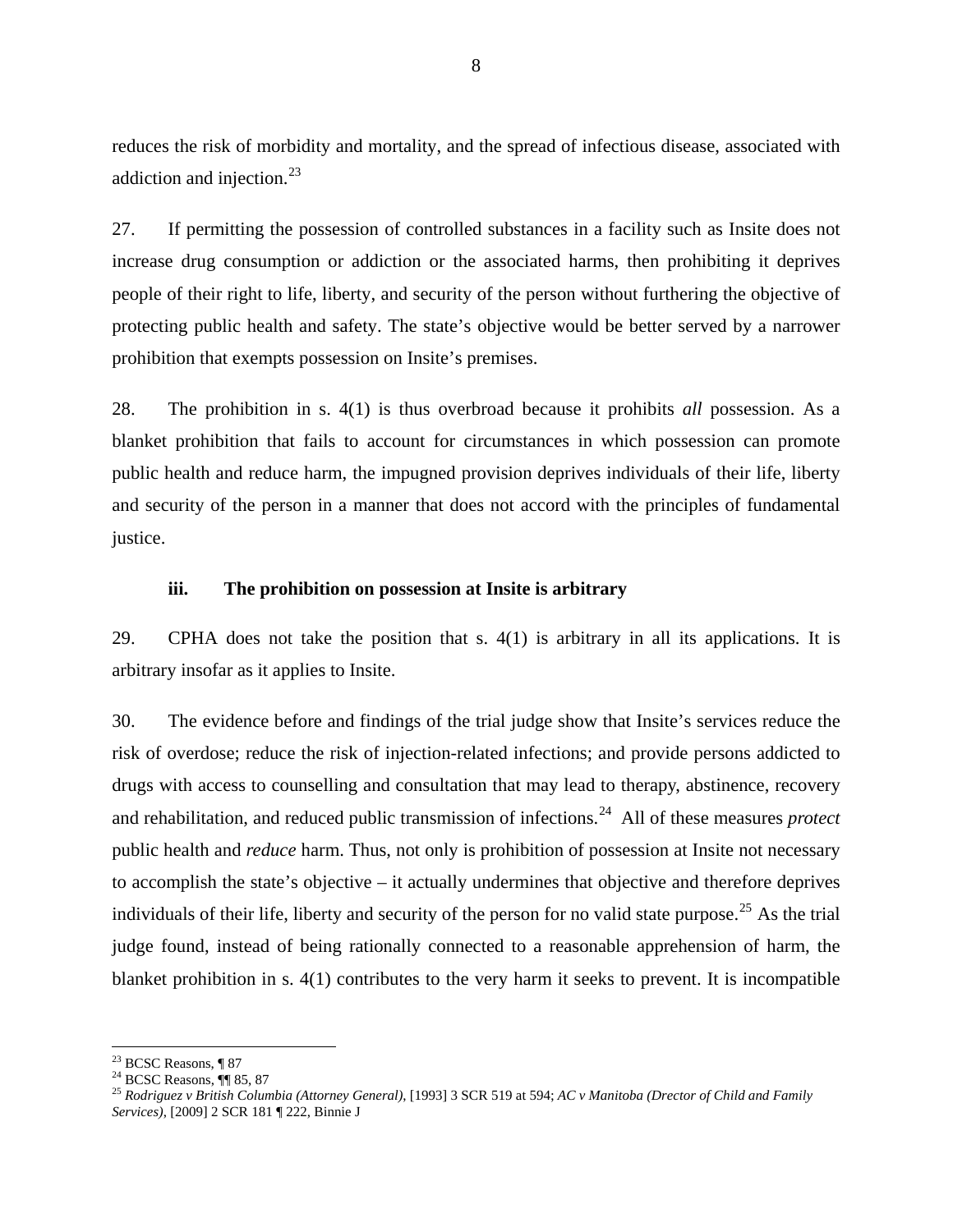<span id="page-17-0"></span>with the stated purpose of fostering individual and community health and preventing death and disease in the community.<sup>26</sup>

31. In its application to users at Insite, s. 4(1) lacks a rational connection between the infringement of an individual's rights and the beneficial purposes intended by the government. The application of the impugned provisions to persons possessing drugs at Insite is thus arbitrary.<sup>[27](#page-17-1)</sup>

# **iv. The effect of the prohibition on Insite's users is grossly disproportionate to its objective**

32. Finally, assuming the Court finds some connection between the application of s. 4(1) to users at Insite and the objective of protecting the public, the effects of s. 4(1) on Insite's users are grossly disproportionate in light of that objective.<sup>[28](#page-17-2)</sup> Imprisonment is always a risk for Insite's users, given the penalties for violating s.  $4(1)$ .<sup>[29](#page-17-3)</sup> However, the effects are much more severe: by preventing persons addicted to injection drugs from accessing the safe-injection services provided by Insite, s.  $4(1)$  increases their risk of serious illness and death.<sup>[30](#page-17-4)</sup> In this respect, this case is very different from *Malmo-Levine*, which involved the recreational use of marijuana and did not engage similar public health considerations.

33. The deprivations to life, liberty and security of the person that result from the impugned provision are severe. Even affording some deference to Parliament in assessing the utility of its chosen responses to perceived social ills, the extreme effects of s. 4(1) for individuals who want to use Insite's services are grossly disproportionate to the state's interest. The deprivation is not in accordance with the principles of fundamental justice.

#### **D. Conclusion**

34. The application of s. 4(1) to users at Insite is overbroad: prohibiting the possession of controlled substances at Insite deprives its users of their right to life, liberty and security of the

<sup>26</sup> BCSC Reasons, ¶ 152

<span id="page-17-1"></span><sup>&</sup>lt;sup>27</sup> *Chaoulli, supra*, ¶ 131, McLachlin CJ and Major J<br><sup>28</sup> *Malmo-Levine*, *supra*, ¶ 169<br><sup>29</sup> *CDSA*, ss. 4(3)-(6) <sup>30</sup> See BCSC Reasons, ¶ 87

<span id="page-17-2"></span>

<span id="page-17-3"></span>

<span id="page-17-4"></span>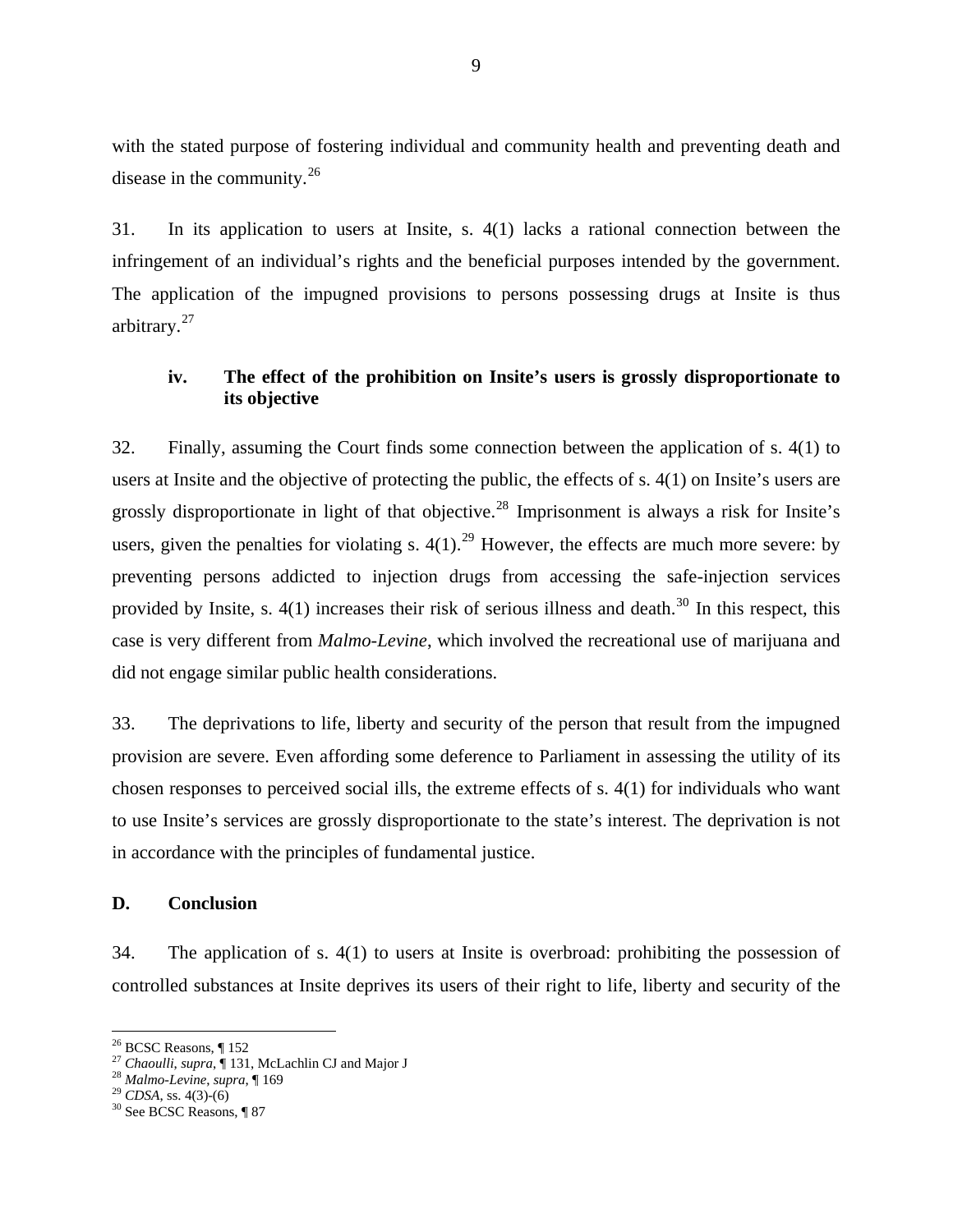<span id="page-18-0"></span>person without furthering the government's objective of protecting public health and safety. Moreover, the application of s. 4(1) to users at Insite is arbitrary: it lacks a rational connection between the infringement of Insite's users' rights and the government's objective of protecting public health and safety. Discouraging the use of safe-injection services actually harms individual and public health and safety. Finally, the application of s. 4(1) to users at Insite is grossly disproportionate: by preventing persons addicted to injection drugs from accessing the safe-injection services provided by Insite, s. 4(1) increases their risk of serious illness and death.

35. It necessarily follows that the infringements are not saved by s. 1 of the *Charter*.

#### **PART IV - COSTS**

36. CPHA does not seek costs and asks that no costs be ordered against it. Further to the order of Fish J of March 14, 2011, CPHA will pay to the appellants and respondents any additional disbursements occasioned to the appellants and respondents by its intervention.

## **PART V - ORDER REQUESTED**

37. CPHA requests permission to make oral submissions for no more than 10 minutes at the hearing of the appeal and cross-appeal.

38. CPHA requests that the Court decide the Constitutional Questions relating to s. 4(1) as follows: Subsection 4(1) of the *CDSA* infringes the rights guaranteed by s. 7 of the *Charter*. The infringement not a reasonable limit prescribed by law as can be demonstrably justified in a free and democratic society under s. 1 of the *Charter*.

ALL OF WHICH IS RESPECTFULLY SUBMITTED this 12th day of April, 2011.

Owen M. Rees Andrea Gonsalves Fredrick Schumann Stockwoods LLP

Counsel for the Intervener Canadian Public Health Association

\_\_\_\_\_\_\_\_\_\_\_\_\_\_\_\_\_\_\_\_\_\_\_\_\_\_\_\_\_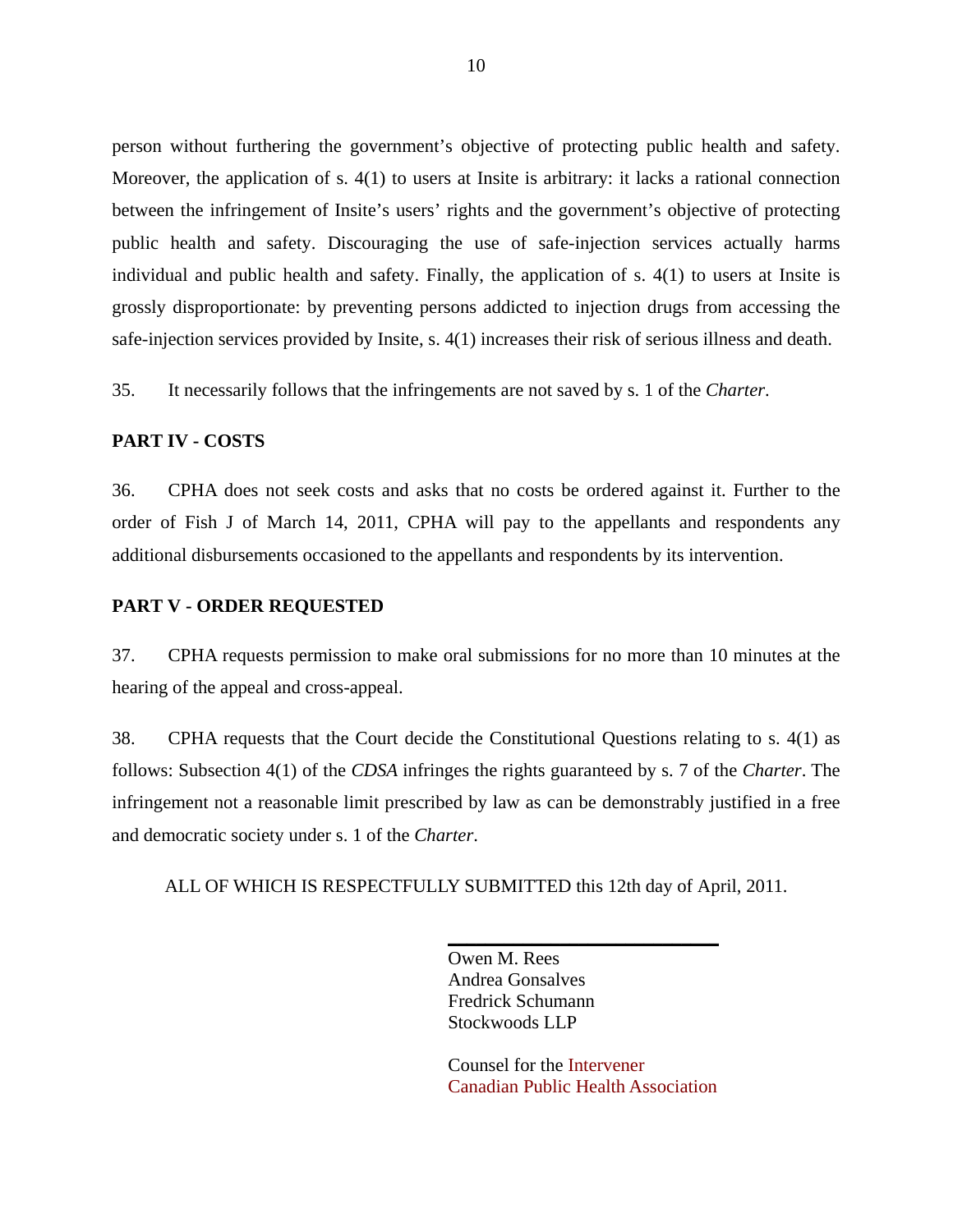# **PART VI LIST OF AUTHORITIES**

<span id="page-19-0"></span>

| <b>Authority</b>                                                         | Paragraph(s)   |
|--------------------------------------------------------------------------|----------------|
| AC v Manitoba (Director of Child and Family Services), [2009] 2 SCR 181  | 30             |
| Chaoulli v Quebec, [2005] 1 SCR 791                                      | 16, 31         |
| Cochrane v Ontario (Attorney General), 2008 ONCA 718, 92 O.R. (3d) 321   | 19             |
| <i>R v Demers,</i> [2004] 2 SCR 489                                      | 22             |
| R v Heywood, [1994] 3 SCR 761                                            | 17, 22         |
| $R v$ Malmo-Levine; $R v$ Caine, [2003] 3 SCR 571                        | 18, 32         |
| <i>R v Parker</i> (2000), 49 O.R. (3d) 481                               | $\overline{2}$ |
| <i>Rodriguez v British Columbia (Attorney General), [1993] 3 SCR 519</i> | 30             |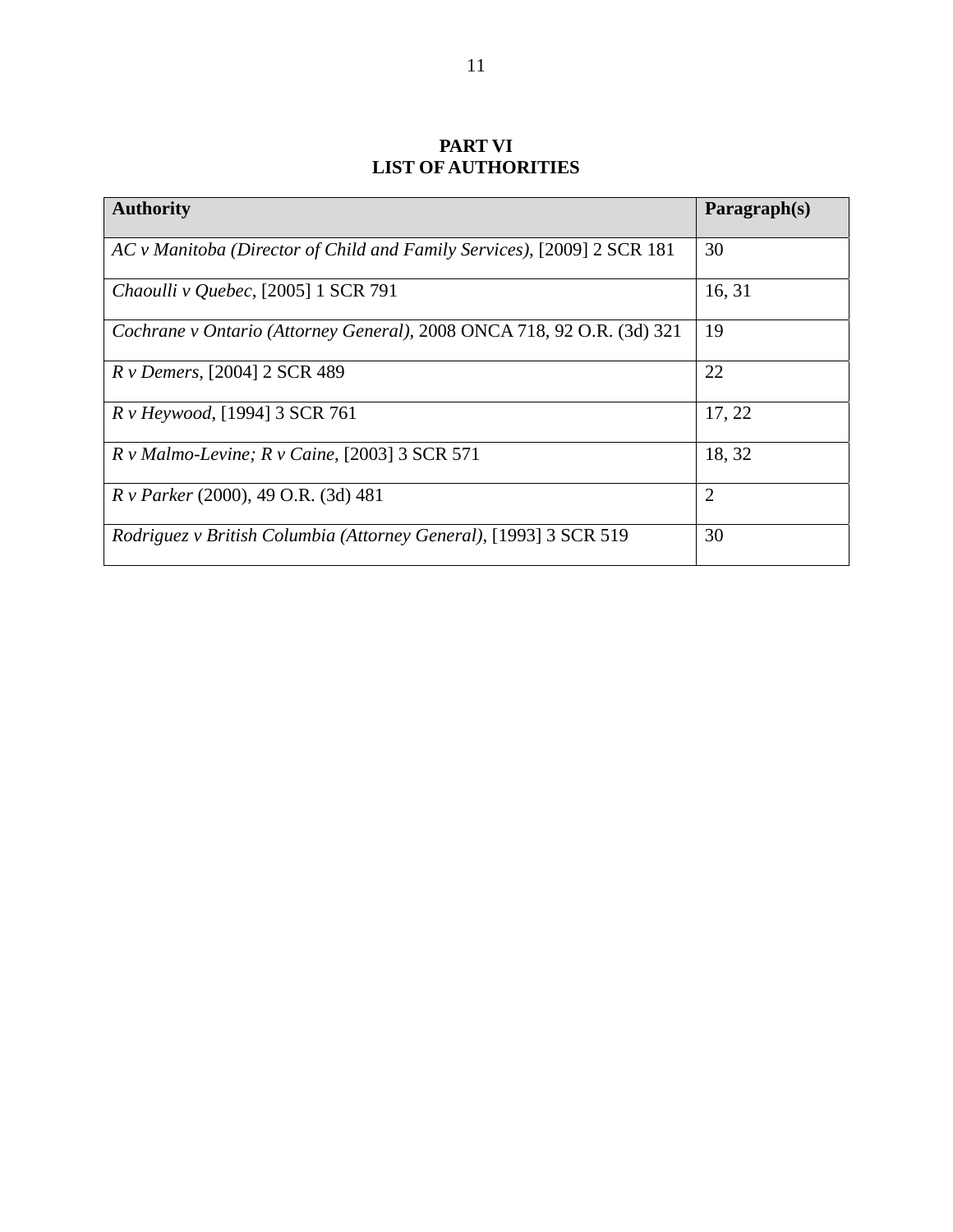## **PART VII RELEVANT STATUTES**

#### <span id="page-20-0"></span>*Controlled Drugs and Substances Act***, SC 1996, c 19**, ss 4(1), 5(1)

Possession of substance

4. (1) Except as authorized under the regulations, no person shall possess a substance included in Schedule I, II or III.

#### Punishment

(3) Every person who contravenes subsection (1) where the subject-matter of the offence is a substance included in Schedule I

(a) is guilty of an indictable offence and liable to imprisonment for a term not exceeding seven years; or

(b) is guilty of an offence punishable on summary conviction and liable

> (i) for a first offence, to a fine not exceeding one thousand dollars or to imprisonment for a term not exceeding six months, or to both, and

> (ii) for a subsequent offence, to a fine not exceeding two thousand dollars or to imprisonment for a term not exceeding one year, or to both.

#### Punishment

(4) Subject to subsection (5), every person who contravenes subsection (1) where the subject-matter of the offence is a substance included in Schedule II

(a) is guilty of an indictable offence and liable to imprisonment for a term not exceeding five years less a day; or

Possession de substances

4. (1) Sauf dans les cas autorisés aux termes des règlements, la possession de toute substance inscrite aux annexes I, II ou III est interdite.

Peine

(3) Quiconque contrevient au paragraphe (1) commet, dans le cas de substances inscrites à l'annexe I :

a) soit un acte criminel passible d'un emprisonnement maximal de sept ans;

b) soit une infraction punissable sur déclaration de culpabilité par procédure sommaire et passible :

> (i) s'il s'agit d'une première infraction, d'une amende maximale de mille dollars et d'un emprisonnement maximal de six mois, ou de l'une de ces peines,

(ii) en cas de récidive, d'une amende maximale de deux mille dollars et d'un emprisonnement maximal d'un an, ou de l'une de ces peines.

## Peine

(4) Quiconque contrevient au paragraphe (1) commet, dans le cas de substances inscrites à l'annexe II mais sous réserve du paragraphe  $(5)$ :

a) soit un acte criminel passible d'un emprisonnement maximal de cinq ans moins un jour;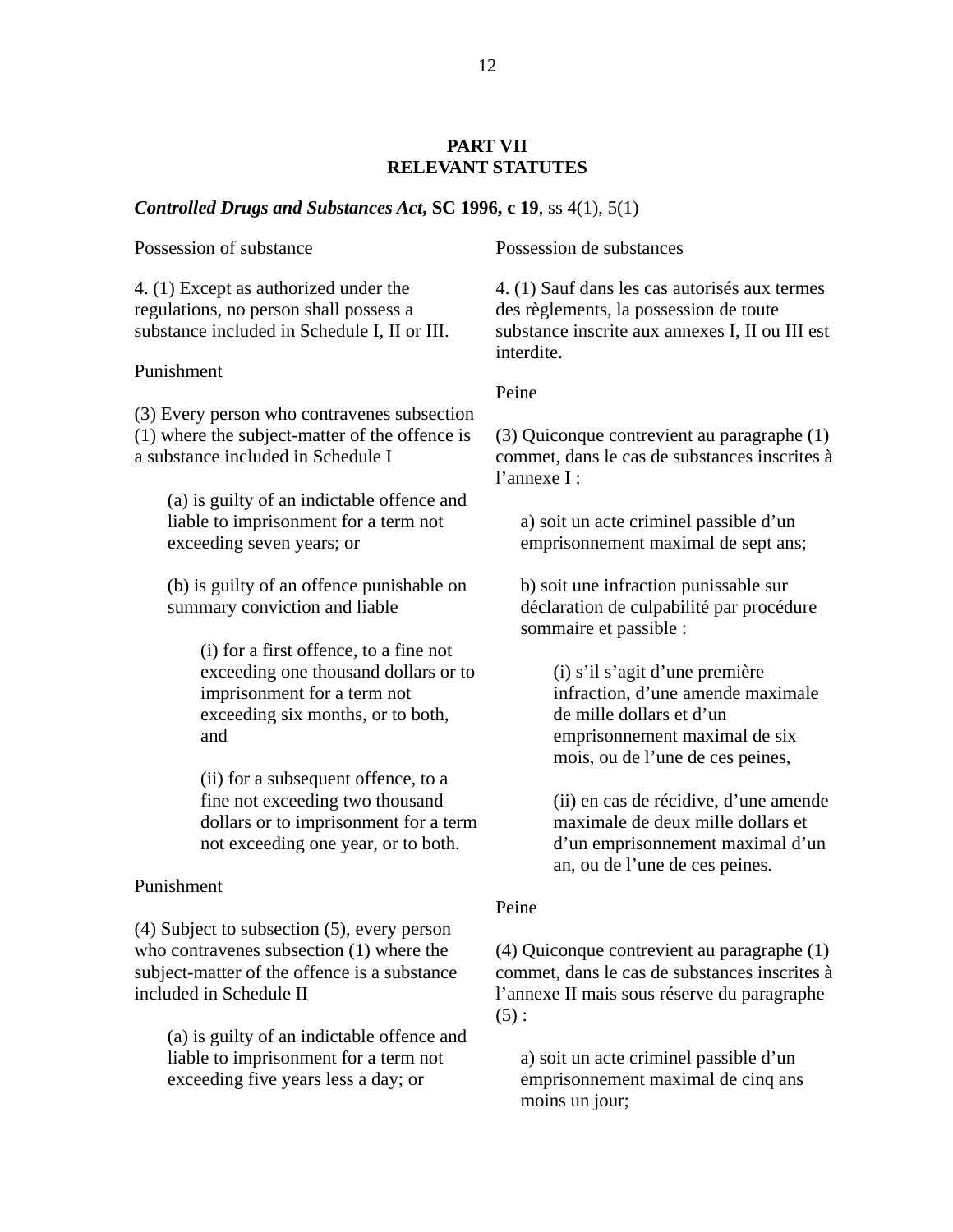(b) is guilty of an offence punishable on summary conviction and liable

> (i) for a first offence, to a fine not exceeding one thousand dollars or to imprisonment for a term not exceeding six months, or to both, and

> (ii) for a subsequent offence, to a fine not exceeding two thousand dollars or to imprisonment for a term not exceeding one year, or to both.

## Punishment

(5) Every person who contravenes subsection (1) where the subject-matter of the offence is a substance included in Schedule II in an amount that does not exceed the amount set out for that substance in Schedule VIII is guilty of an offence punishable on summary conviction and liable to a fine not exceeding one thousand dollars or to imprisonment for a term not exceeding six months, or to both.

#### Punishment

(6) Every person who contravenes subsection (1) where the subject-matter of the offence is a substance included in Schedule III

(a) is guilty of an indictable offence and liable to imprisonment for a term not exceeding three years; or

(b) is guilty of an offence punishable on summary conviction and liable

> (i) for a first offence, to a fine not exceeding one thousand dollars or to imprisonment for a term not exceeding six months, or to both, and

b) soit une infraction punissable sur déclaration de culpabilité par procédure sommaire et passible :

> (i) s'il s'agit d'une première infraction, d'une amende maximale de mille dollars et d'un emprisonnement maximal de six mois, ou de l'une de ces peines,

(ii) en cas de récidive, d'une amende maximale de deux mille dollars et d'un emprisonnement maximal d'un an, ou de l'une de ces peines.

#### Peine — cas particuliers

(5) Quiconque contrevient au paragraphe (1) commet, dans le cas de substances inscrites à la fois à l'annexe II et à l'annexe VIII, et ce pourvu que la quantité en cause n'excède pas celle mentionnée à cette dernière annexe, une infraction punissable sur déclaration de culpabilité par procédure sommaire et passible d'une amende maximale de mille dollars et d'un emprisonnement maximal de six mois, ou de l'une de ces peines.

#### Peine

(6) Quiconque contrevient au paragraphe (1) commet, dans le cas de substances inscrites à l'annexe III :

a) soit un acte criminel passible d'un emprisonnement maximal de trois ans;

b) soit une infraction punissable sur déclaration de culpabilité par procédure sommaire et passible :

(i) s'il s'agit d'une première infraction, d'une amende maximale de mille dollars et d'un emprisonnement